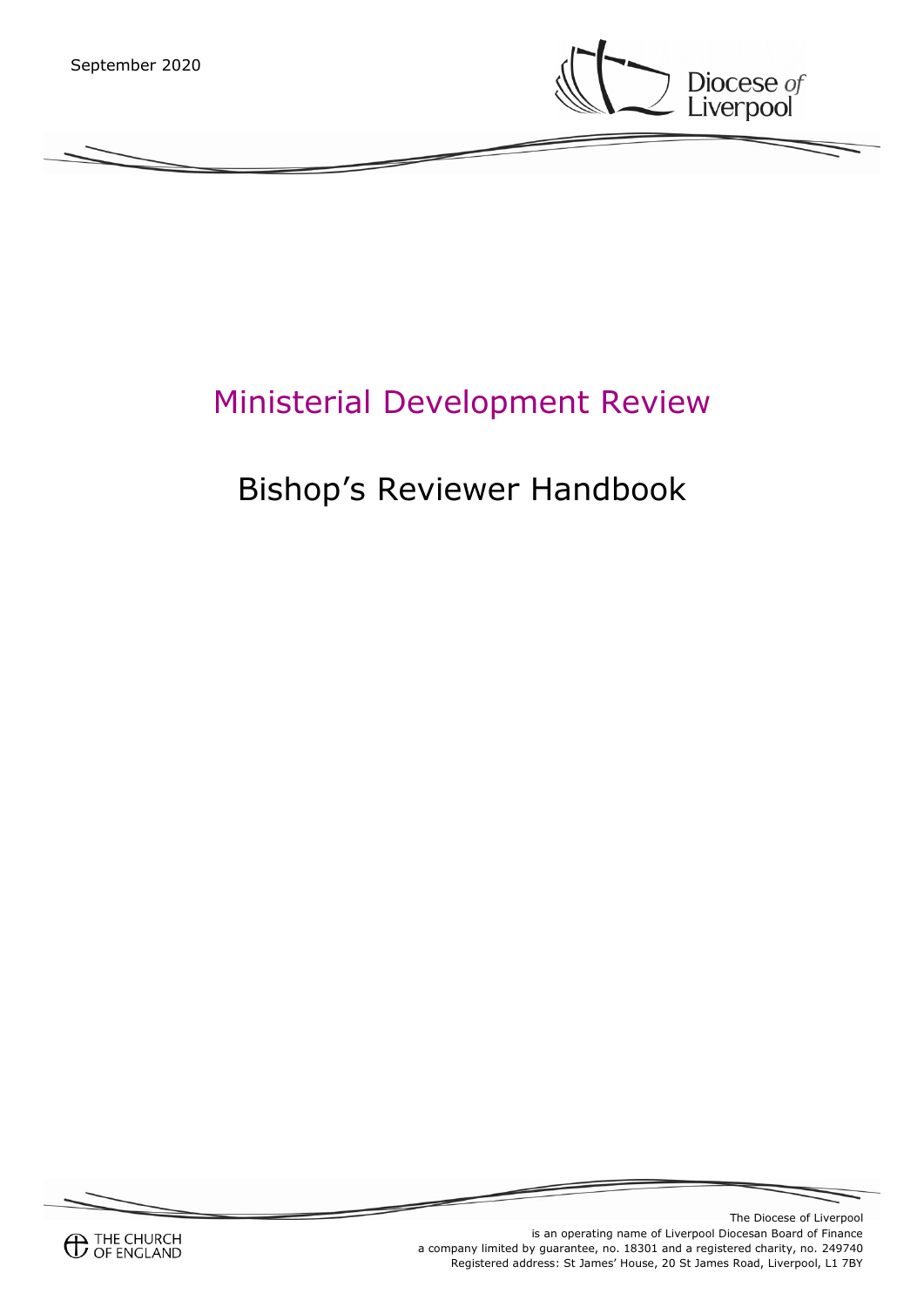# **Contents**

|                         |                                                               | Page            |
|-------------------------|---------------------------------------------------------------|-----------------|
| 1                       | <b>Ministerial Development Review</b>                         |                 |
| 1.1                     | Introduction by Bishop Paul                                   | $\overline{3}$  |
| 1.2                     | A Theology of Ministerial Development Review                  | $\overline{4}$  |
| 1.3                     | Ministerial Development Review in Liverpool                   | $\overline{5}$  |
| $\overline{\mathbf{2}}$ | <b>About Bishop's reviewers</b>                               |                 |
| 2.1                     | <b>Bishop's Reviewers</b>                                     | $6\overline{6}$ |
| 2.2                     | Role Description and appointments                             | 8               |
| 3                       | <b>The Ministerial Development Review Process</b>             |                 |
| 3.1                     | Preparation for the Review: the initial planning conversation | 10              |
| 3.2                     | Before the Review Discussion                                  | 10              |
| 3.3                     | The Clergy Preparation and Summary Document                   | <u>12</u>       |
| 3.4                     | The Review Discussion                                         | 13              |
| 3.5                     | After the Review                                              | 15              |
|                         |                                                               |                 |
|                         | <b>Appendices</b>                                             |                 |
| 1.                      | An overview of the MDR process                                | 16              |
| 2.                      | Guidelines for the Listening Exercise                         | <u>17</u>       |
| 3.                      | The Ordinal                                                   | <u> 19</u>      |
| 4.                      | Diocesan Vision and Rule of Life                              | 20              |
| 5.                      | Setting SMART objectives                                      | <u> 22</u>      |

<span id="page-1-0"></span>

| 6. | Resources | 24 |
|----|-----------|----|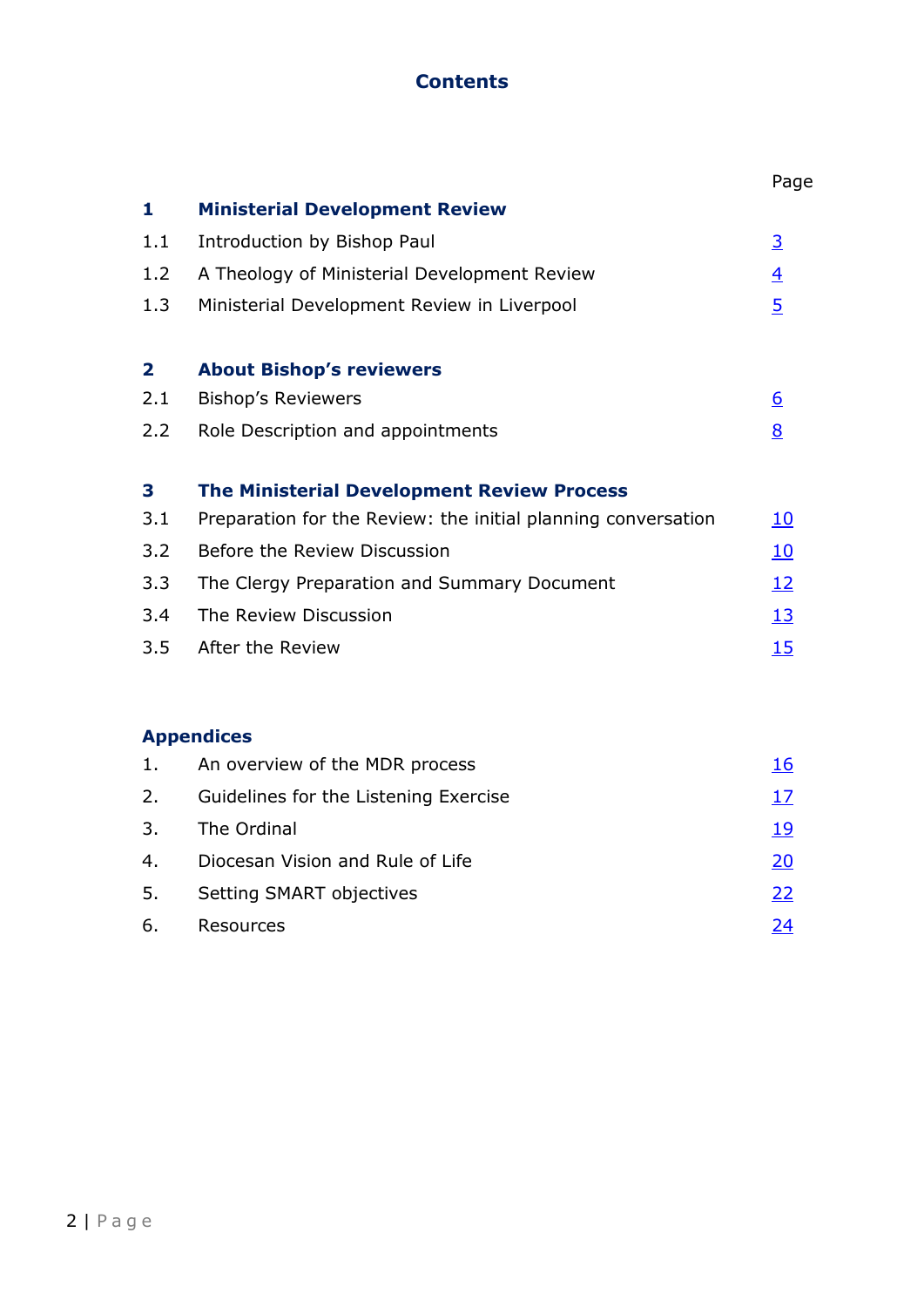# **1 Ministerial Development Review**

## **1.1 Introduction by Bishop Paul**

On behalf of Bishop Bev and myself may I take this opportunity to express my deepest thanks and appreciation for your service in undertaking the role of Bishop's Reviewer in our diocesan Ministerial Development Review (MDR) scheme. MDR is, of course, a national requirement for all clergy under Common Tenure - but I trust that in our hands MDR is about much more than simply compliance.

The Liverpool MDR scheme is a significant element in our episcopal oversight and pastoral care of the clergy who share our ministry. As part of the process Bishop Bev and I are pleased personally to meet with all clergy about six months after their MDR.

As we all know, Christian ministry is joyful and occasionally heart-breaking; it is enriching but sometimes emotionally draining; it is a journey we share with others but can at times feel lonely. Here in Liverpool Diocese we have a clear vision – asking God for a bigger church to make a bigger difference; more people knowing Jesus and more justice in the world. Parish ministry is about purpose and focus and intention alongside the privilege of sharing the grief of the bereaved, the broken hearted and the anxious; it is found in the joy of baptisms or weddings, in our worship and celebrations and always on our knees in prayer, alone and with others who share our common faith and our Rule of Life.

Our desire is that all our sisters and brothers who are clergy should flourish in this rich, rewarding and complex priestly ministry. Called to be stewards of the mysteries of God (1 Corinthians 4:1) clergy must steward themselves and all that God has entrusted to us. To flourish in ministry is to be rooted in prayer and personal discipleship, to attend to physical, mental and spiritual needs, to nurture those relationships with family and friends which sustain us, to manage the often blurred boundaries and find a sustainable rhythm in day to day ministry, knowing and working to our priorities.

The paperwork for our MDR scheme helps us focus on these critical questions. It has been updated to align with our Diocesan vision, with our Rule of Life and with the "five numbers" that crystallise our thinking - the challenge to every disciple to bring one friend and to do ten things that serve the common good; the challenge to us all as a body to plant 100 new congregations, encourage 1,000 new leaders and mature 10,000 disciples. On the next page you can read the theological introduction we have drafted for our clergy which sets out our shared understanding of MDR in Liverpool.

The heart of an MDR, the encounter that breathes life and spirit into the structure is the personal, honest, robust and searching discussion between clergy and their Bishop's Reviewer. Bishop Bev and I are deeply indebted to those clergy and lay people who serve in this vital ministry of listening, encouraging, sustaining and challenging clergy. Thank you for all that you do, for the time that you give, most of all for the prayers that you pray.

<span id="page-2-0"></span>+ Paul Liverport.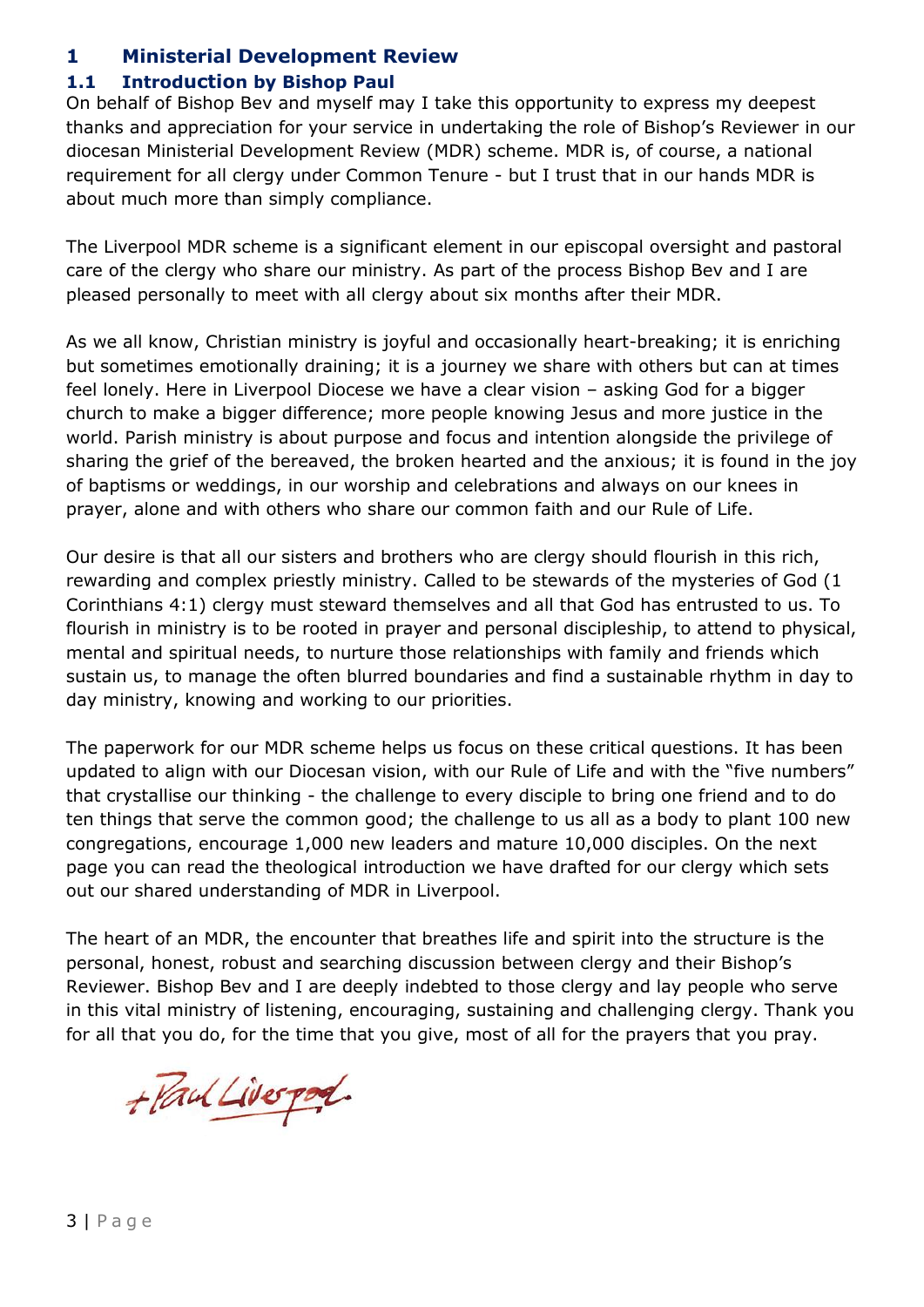#### **1.2 A Theology of Ministerial Development Review**

For the grace of God has appeared, bringing salvation to all, training us to renounce impiety and worldly passions, and in the present age to live lives that are self-controlled, upright, and godly, while we wait for the blessed hope and the manifestation of the glory of our great God and Saviour, Jesus Christ. He it is who gave himself for us that he might redeem us from all iniquity and purify for himself a people of his own who are zealous for good deeds. Declare these things; exhort and reprove with all authority. Let no one look down on you. (Titus 2:11-15, NRSV)

The dawning of the grace of God in Christ Jesus, and the doctrine of unmerited salvation by that grace alone, is regularly linked in Scripture with exhortations to personal holiness and effective action. This juxtaposition, and its apparent paradox, is set out most starkly and most clearly in Philippians: *"…work out your own salvation with fear and trembling; for it is God who is at work in you, enabling you both to will and to work for his good pleasure.*" (Phil 2:12b,13)

In the wider context of the Church's mission in these days, we believe that the task for us is to embrace a confident urgency, built on trust in God and on a keen awareness of the tasks before us. To embrace this confident urgency is to resist two temptations: first, the temptation to ignore the sovereignty of God and to whip up a furious anxiety based on purely secular models of success; and second, the temptation to sink into a quietist complacency which absolves the Church's ministers of any share in the effective action of God in the world.

MDR takes its place within this theological context. By engaging in the Review we are not appraising one another's job as if we were agreeing a bonus, whether worldly or eternal. Nor are we focused simply on ministerial self-development, as though the role of the Church were no more onerous than to deliver well-rounded clergy into heaven.

No, we are aligning ourselves with the calling and sending God so that we may know the power of the resurrection and may co-operate with our Lord in recognising and welcoming the Kingdom.

When the national guidelines say that the MDR is to be "searching", therefore, the word is to be understood in the full context of that acceptance of grace, training in holiness and zeal for good deeds of which the author of Titus speaks.

We are most grateful to our colleagues who share with us the shaping and delivery of MDR in the Diocese for holding these tensions in their work. And we ask you, as you engage in the process, to hold these tensions too. Thank you for your willingness to do so.

This comes as always with every blessing and with our profound thanks to you for the ministry we share.

<span id="page-3-0"></span>+ Yaul Liverport.

+ Reverty Wannington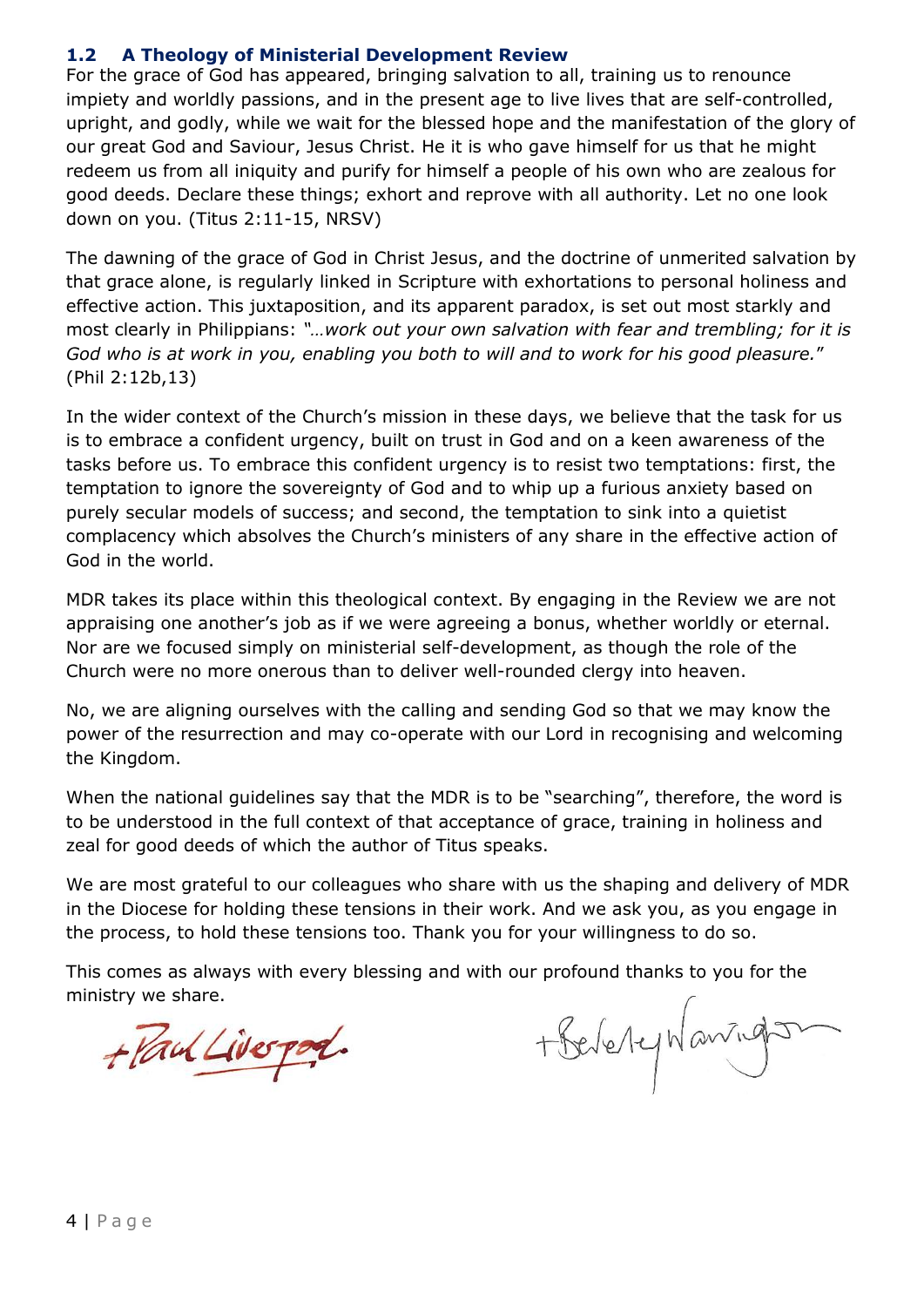# **1.3 Ministerial Development Review in Liverpool**

Ministerial Development Review (MDR) is an annual process for all licensed clergy in the Diocese of Liverpool. It is an aspect of the Episcopal oversight of the Bishop of Liverpool, functioning under his authority and in keeping with the guidelines of the Church of England.

In May 2019 Bishop Paul set out several key principles which underpin the Ministerial Development Review (MDR) scheme within our diocese:

- As the national guidelines make clear, an MDR is expected to be 'searching' and is 'founded on the assumption that all officeholders are responsible to God for the ministry entrusted to them and they are accountable to the Church and to one another for the way it is exercised'.
- As part of their personal discipleship within the Diocesan family, office holders will be expected to have committed themselves to the Rule of Life with its inner and outer journey, interpreted the Rule within their context and life and to encourage their congregations to embrace the Rule as an expression of personal and shared discipleship.
- Office holders are both encouraged and expected to be responsible for their spiritual and personal wellbeing, and for making those necessary demands and requests that will nurture this within the ministry they offer.
- Office holders should continue to reflect on the description of ministry in the Ordinal as well as on the specific hopes and plans of our Diocese, which are encapsulated in the 'five numbers' (Appendix 4).
- The work of each of our office holders should be focused and guided by a Role Description that is realistic, challenging and held under regular review.

For the majority of clergy in our diocese Ministerial Development Review (MDR) is a mandatory requirement but all clergy, save curates, $1$  are encouraged to undertake an MDR for all are united in the same call to service. The process is flexible enough to reflect the different contexts in which clergy exercise their ministry.

- For all clergy under Common Tenure MDR is mandatory as set out in legislation<sup>2</sup> which requires an MDR every two years. In common with many dioceses, in Liverpool MDR is an annual requirement in the belief that this offers a better framework of support, encouragement and accountability.
- Clergy who have retained their freehold and exercise a priestly ministry under licence are strongly encouraged but not required to undertake an annual MDR.
- Clergy employed in Sector Ministry (Hospital, Prison, College Chaplain) but hold the Bishop's Licence undertake an MDR with paperwork adapted to the framing of their ministry, helping them reflect upon aspects of their ministry that might not be covered within their own organisation's appraisal/ performance review systems.<sup>3</sup>

-

 $1$  Curates do not undertake MDR; Assessment at the End of Curacy (AEC) meets the requirements for developmental review.

<sup>&</sup>lt;sup>2</sup> The Ecclesiastical Officers (Terms of Service) measure 2009.

<sup>&</sup>lt;sup>3</sup> The adaptation of paperwork to reflect the circumstances of sector ministry will happen during 2020.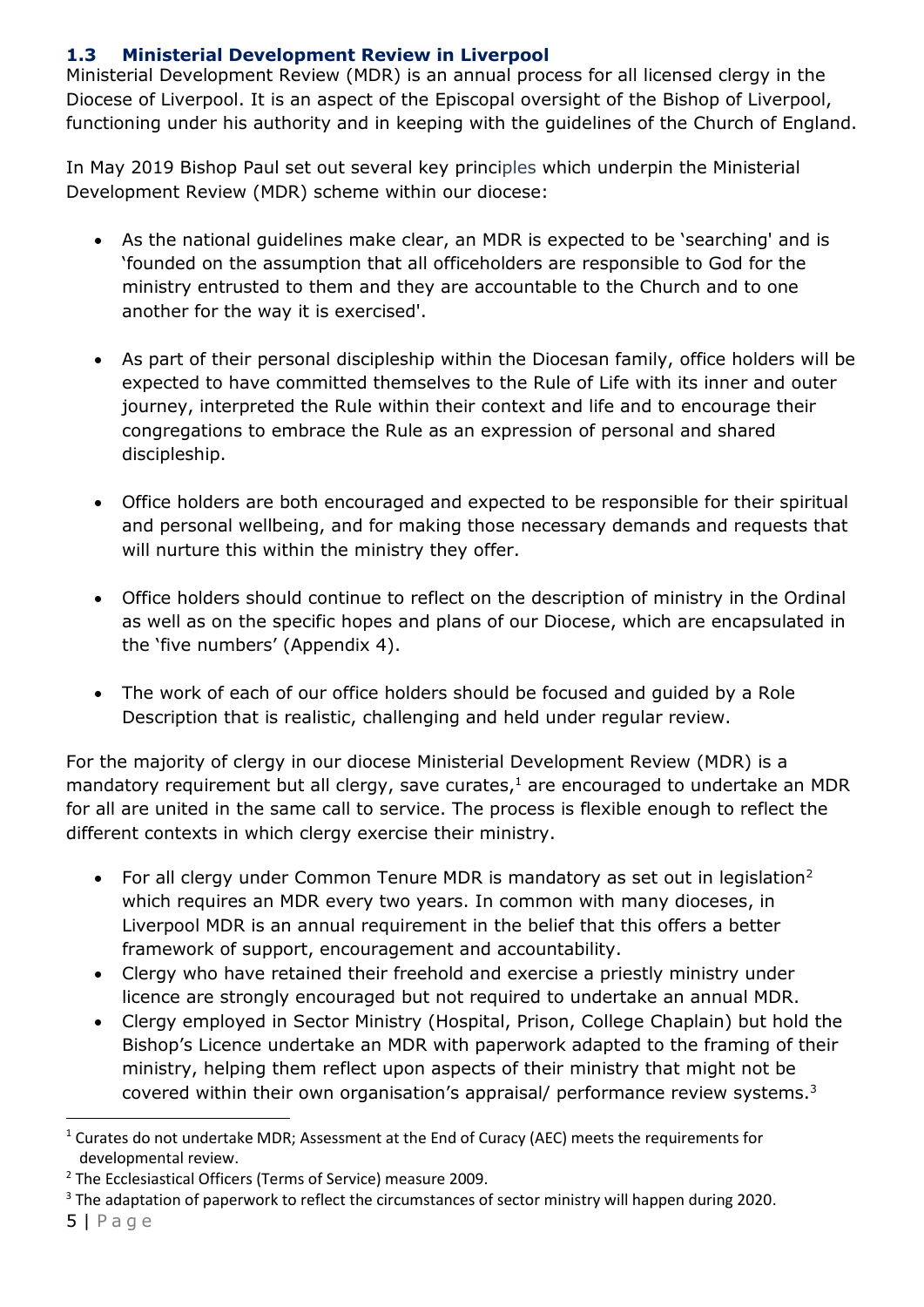Self Supporting Ministers who hold a licence will also engage with the MDR process to help them regularly reflect upon their ministry within the specific context they find themselves ministering in.<sup>4</sup>

Clergy will normally have a Review in each calendar year. However, first incumbents who have not previously done an MDR and clergy who have moved to a new parish will normally undertake their MDR towards the end of their first year in their new post. Most clergy of incumbent status participate in our twelve month transition in leadership programme, Fresh Start, in their first year in post.

Reviewers are asked to be aware of clergy new in post; there will not be parish or ministry specific objectives from an earlier MDR to reflect upon. The MDR paperwork encourages clergy new in post to discern the emerging priorities and issues in their new ministry and to reflect on their engagement with the Fresh Start programme.

The purpose of Ministerial Development Review is:

- to enable clergy to flourish in their ministry, personally and professionally
- to equip them for ministry in our diocese of Liverpool
- to help clergy reflect on their ministry, their priorities and their role
- to ensure others in their local context understand the clergy role

Therefore, Ministerial Development Review is avowedly not an appraisal system for clergy, nor is it a mechanism for bringing in targets for parishes. Its purpose is solely to help clergy develop in their ministry, and to foster a greater sense of collaboration between clergy and those they serve alongside.

MDR is a confidential process. The discussion is confidential between the Reviewee and Reviewer and the finished paperwork shared only with the Bishop, save one minor element, see the section Final Reflections (2) under para 3.3 on page 13.

# **2 About Bishop's Reviewers**

# <span id="page-5-0"></span>**2.1 Bishop's Reviewers**

The role of the Bishop's Reviewer is key in helping clergy to reflect honestly and robustly upon their ministry and discern how they need to develop, personally and professionally, in order to serve God faithfully within their local context. The Bishop's Reviewer helps those who serve God in priestly ministry to answer the question, 'What must I be and do today in order to better serve God tomorrow?'

The role and responsibilities of the Bishop's Reviewer are carried out by both clergy and laity. There are no formal criteria. Reviewers will be committed Christians with a good working knowledge of parish life and the demands of the clergy role and competency to meet the requirements as set out in the Role Description, below.

Many clergy work with the same Bishop's Reviewer over a number of years. Where there is no Reviewer Bishops Lodge will allocate one. Clergy may request a different Bishop's Reviewer when initially allocated and may do so if they feel a change might be helpful, for

 $\overline{a}$ <sup>4</sup> Paperwork for SSM clergy is currently the same as for stipendiary clergy and the context of SSM ministry reflected in the MDR conversation. Work to adapt the SSM paperwork will be undertaken in 2020.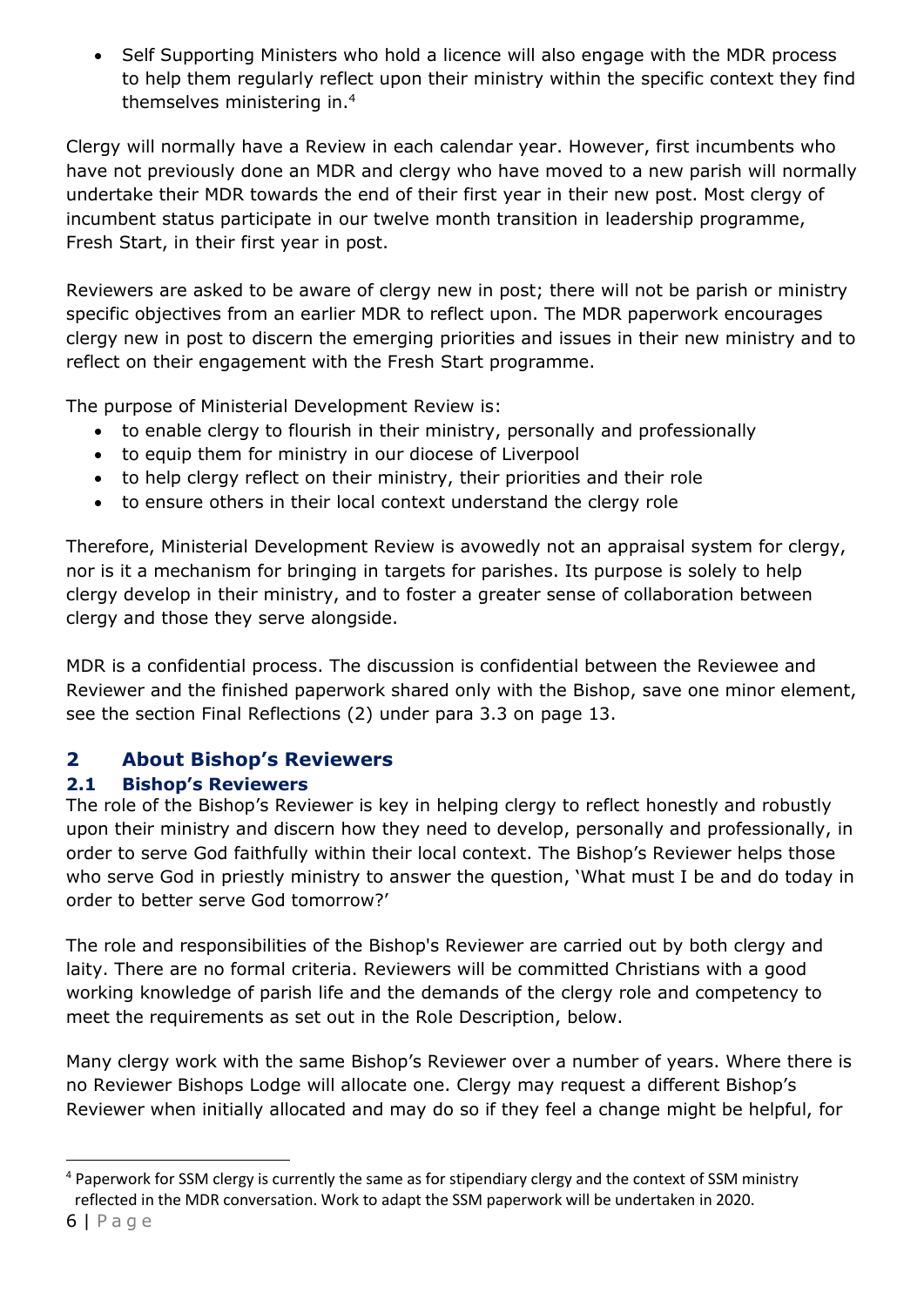example if the clergy move to a new post. Likewise, a Bishop's Reviewer may decline an initial request or ask for a change from a current MDR arrangement.

Where clergy hold roles with responsibility outside of a parish Bishop's Reviewers are appointed by the Bishop, and will normally be:

| Bishop of Liverpool     | Arranged by the Archbishop's Council                                 |
|-------------------------|----------------------------------------------------------------------|
| Team                    | Diocesan Oversight Bishop of Liverpool / Bishop of Warrington        |
| Area Deans              | Their Archdeacon                                                     |
| Healthcare<br>Chaplains | The Bishop of Liverpool's advisor for<br><b>Healthcare Chaplains</b> |
| Cathedral Clergy        | The Dean                                                             |

#### **MDR oversight**

Oversight of the Bishop of Liverpool's MDR scheme lies with a small implementation group chaired by Ven. Pete Spiers, Archdeacon of Knowsley and St Helens. The implementation group reviews the scheme regularly, monitoring the administration of the scheme, reviewing paperwork and process, identifying issues arising from clergy feedback and arranging for MDR training opportunities

Day to day management of the MDR Scheme is undertaken by the Office at Bishop's Lodge. Operational oversight lies with the Bishop's Officer for MDR within Lifelong Learning at St James' House. The MDR Officer is responsible for:

- overseeing the system for MDR in the diocese;
- advising on the appointment of Bishop's Reviewers;
- ensuring that appropriate training and information is provided for Bishop's Reviewers and those being reviewed;
- being available to discuss the scheme with clergy.

#### **Contacts**

- Ven Pete Spiers, Chair of the Implementation Group: [pete.spiers@liverpool.anglican.org](mailto:pete.spiers@liverpool.anglican.org)
- Steve Pierce, Bishop's Officer for MDR at St James' House steve.pierce@liverpool.anglican.org
- <span id="page-6-0"></span> Nichola James, MDR manager at Bishop's Lodge [bishopslodge@liverpool.anglican.org](mailto:bishopslodge@liverpool.anglican.org)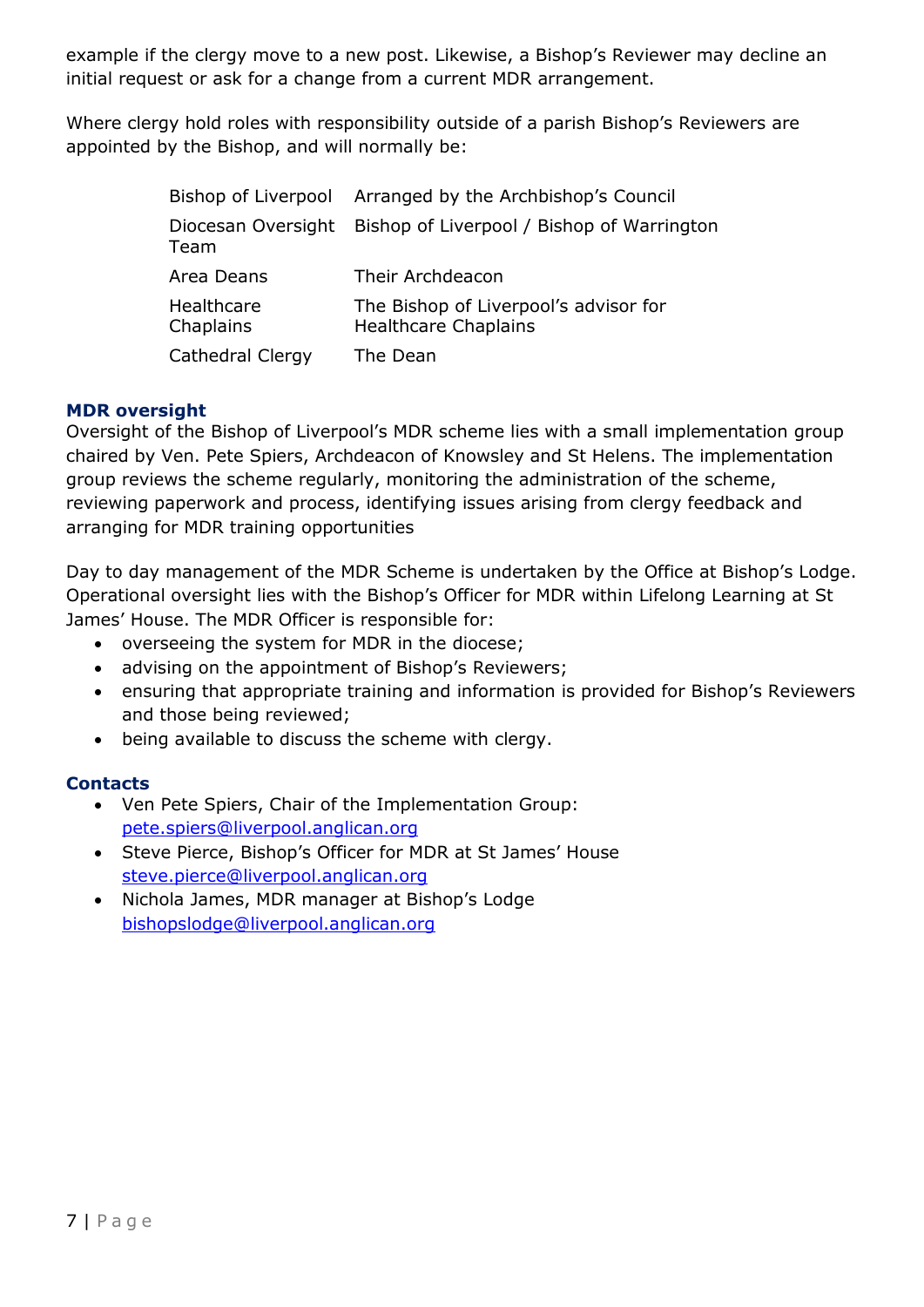# **2.2 Role Description and appointments**

# **General Responsibilities**

- To lead and facilitate the Review process for each Reviewee.
- To ensure the Review process affirms and encourages ministry, sets clear and SMART (Appendix 5) objectives and identifies required support, challenge and development.
- To seek out and respond to regular feedback from Reviewees and from other Bishop's Reviewers of their own practice as Reviewers.
- To work with and seek support from the MDR lead within Lifelong Learning, Archdeacon's and MDR administration at Bishop's Lodge, should there be issues during the Review process.
- To maintain appropriate confidentiality during and after the Review process.
- To undertake initial and ongoing diocesan training to support the role of Bishop's Reviewer including attendance at least one Bishop's Reviewer training session a year.

# **Key Skills required**

- To manage the administrative tasks in making arrangements for a Review discussion and working to the timetabled process.
- To offer guidance and advice as needed to facilitate appropriate choices of people for the Listening Exercise depending on which method is used. 5
- To engage in active listening in order to hear what is being said during the Review discussion. Active listening skills include:
	- o working with the agenda of the Reviewee and not their own agenda;
	- o distinguishing between words, tone of voice and body language;
	- o summarising, paraphrasing and reflecting what the reviewee has said in order to ensure clarity and understanding;
	- o understanding the gist of the Reviewee's reflections and to enable them to identify areas of struggle, lament and celebration;
	- o asking questions that reflect an understanding of the Reviewee's perspective;
	- o asking questions that evoke discovery, insight, commitment or action (e.g., those that challenge the assumptions of the Reviewee);
	- o asking open-ended questions that create greater clarity and possibility for new learning;
	- $\circ$  asking questions that move the Reviewee to look forwards, not to justify the past or look backwards;
	- o being clear, articulate and direct in sharing and providing feedback;
	- $\circ$  use language that is appropriate and respectful to the Reviewee.
- To demonstrate empathy and encouragement to the Reviewee.

# **Appointments**

Bishop's Reviewers will be appointed by the Bishop following a recommendation from the Bishop's MDR Officer within Lifelong Learning. They are appointed for three years, renewable for a further three years by the Bishop after consultation and they are expected to make it a priority to attend at least one training session a year.

<sup>8</sup> | P a g e  $\overline{a}$ <sup>5</sup> See Appendix 2 for guidance on the listening exercise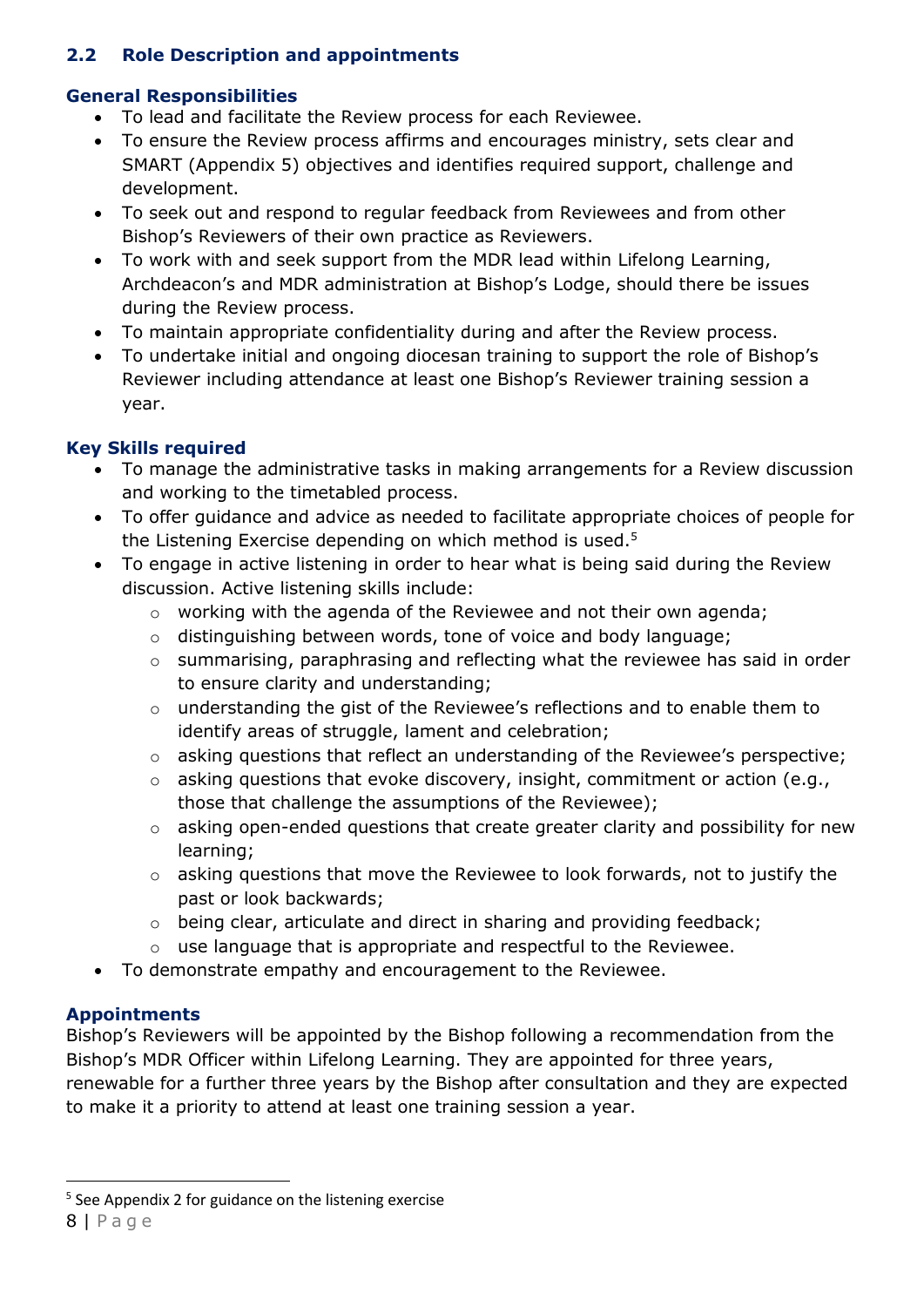## **Training and development**

There is no fixed, formal programme of training; Bishop's Reviewers will draw on their professional skills and, for clergy, personal experience of undertaking MDRs. However, there are some building blocks for training:

- Shadowing an experienced Bishop's Reviewer, sitting in as an observer in an MDR on at least one occasion, ideally two or three.
- Attending the one day *Effective Conversations* training, offered in partnership with 3D Coaching on using and developing coaching skills in MDR discussion.
- Again with 3D Coaching a further three or four day's coaching training is available over the first twelve months in role as a Bishop's Reviewer.
- Bishop's Reviewers will be invited to one or two MDR Bishop's Reviewer training events each year to share with others and develop their skills.

#### **Expenses**

The Reviewee should normally travel to see the Bishop's Reviewer where possible. There is value in a conversation away from the usual working environment and the possibility of interruptions of various kinds. In exceptional circumstances, Bishop's Reviewers, lay and ordained, can claim travel expenses at the normal diocesan rate of 40p per mile. Please contact the Bishop's Officer for MDR to discuss.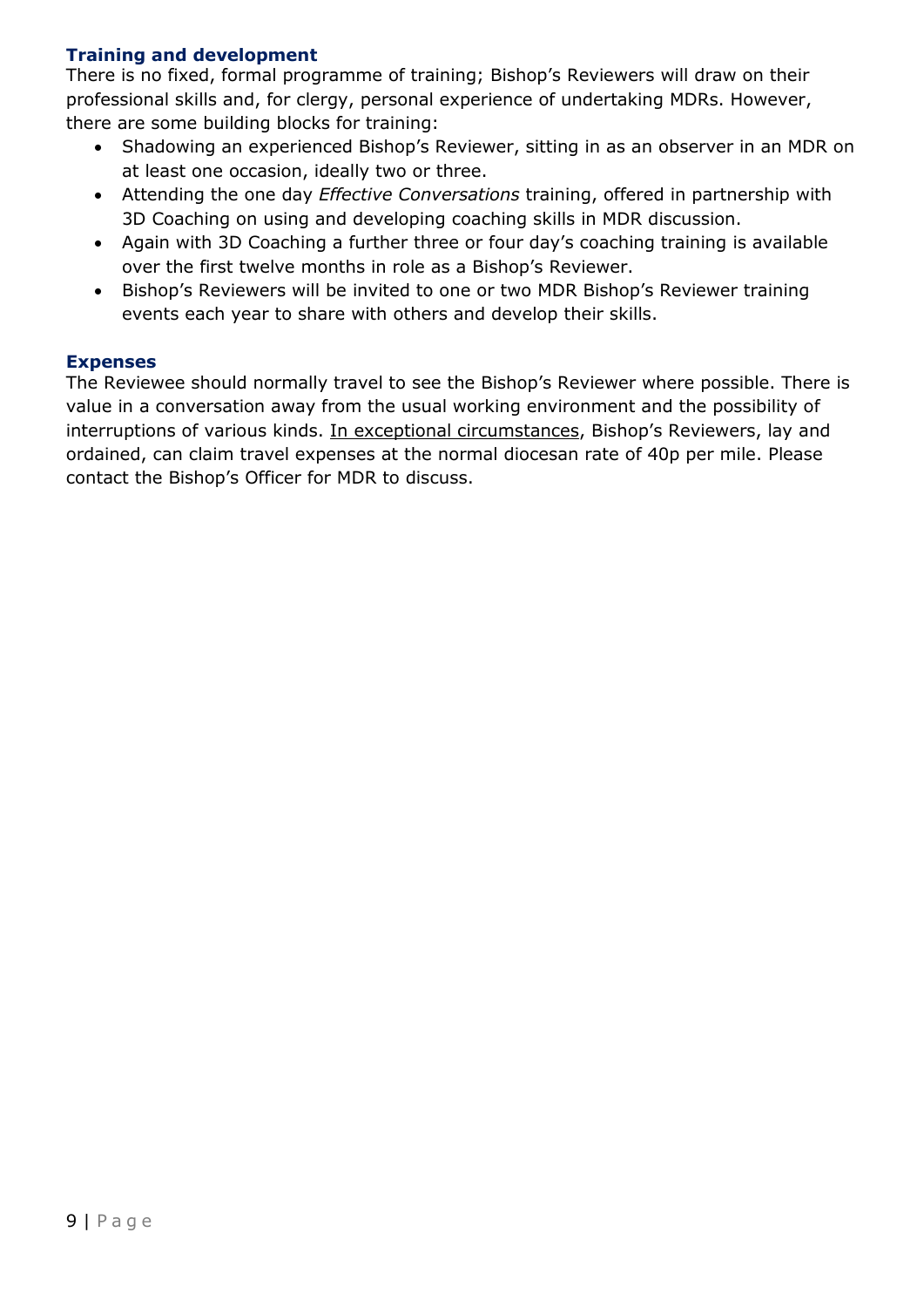# **3 The Ministerial Development Review Process**

#### <span id="page-9-0"></span>**3.1 Preparation for the Review: the initial planning conversation**

Clergy are allocated a Bishop's Reviewer by the MDR manager at Bishop's Lodge and will in many cases stay with that Reviewer for a good number of years. However, as above, both Reviewee and Reviewer can request a change via Bishop's Lodge.

When an MDR is due both yourself as Reviewer and your clergy colleague will be notified by email from Bishop's Lodge. The clergy email will include your contact details as Reviewer and your clergy colleague should make initial contact with you. Your initial planning conversation should:

- agree the date and time of the MDR Review discussion. The recommended time for the Review discussion is 1.5 to 2 hours.
- discuss the method used to obtain feedback for the Listening Exercise and the selection of those who will be invited to participate (see Appendix 2).
- agree the date by which you will receive the completed draft of the Clergy Preparation and Summary document prior to the MDR discussion.
- ensure that along with the Clergy Preparation and Summary Document your clergy colleague will also send you their *objectives only from the previous year's MDR, even if this MDR was conducted with a different Reviewer*. Reviewers will not retain MDR documentation once the paperwork has been signed off and sent to Bishop's Lodge. The objectives are sent by way of a reminder or to inform a new Reviewer.

Following this initial discussion, clergy will then let Bishop's Lodge know the date of the MDR meeting; they must do so **within four weeks** of the initial email from Bishop's Lodge. If the MDR date is not communicated within the four weeks, clergy will receive one reminder with a two-week deadline. If Bishop's Lodge do not receive a reply the MDR manager will contact with the clergy to discuss the delay.

Once the date of the MDR has been communicated to Bishop's Lodge your clergy colleague will first begin the process of asking folks to contribute to the Listening Exercise and secondly set aside time to prepare their MDR paperwork.

Clergy in their first incumbency with no previous MDR or those who have moved to a new post of incumbent status since their last MDR (in Liverpool or another diocese) will normally undertake an MDR towards the end of their first year in a new parish. For most clergy this will be towards the end of their time on Fresh Start, a transitions in leadership programme for clergy moving to a new post of incumbent status.

## <span id="page-9-1"></span>**3.2 Before the Review discussion**

In preparation for the MDR Review clergy are asked to set aside time for thoughtful, prayerful reflection, informed by a number of key documents which are listed below. As Reviewer please give these documents careful and prayerful consideration.

 **The Ordinal:** the text of the ordinal can be found in Appendix 3. Clergy are encouraged to re-read the Ordinal in light of their last 12 months in ministry and reflect on any phrases that especially resonate and why. Your reading of the Ordinal will help understand the wider context for the specific phrases drawn out by the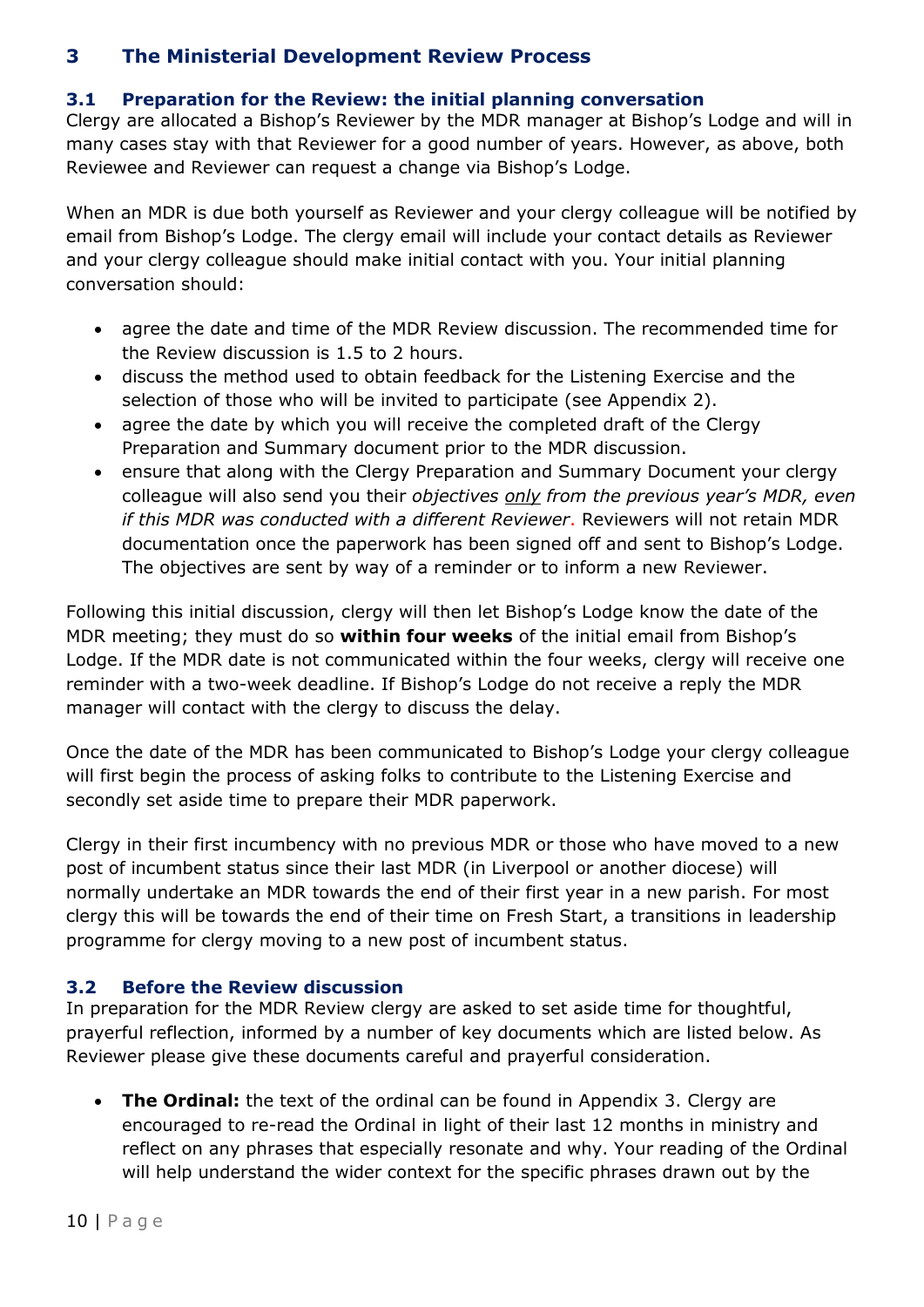Reviewee and you may be able to draw on other phrases during the discussion, as appropriate.

- **Objectives from last year's MDR:** as above, these objectives will be sent to you by clergy from their last MDR. Clergy colleagues are encouraged to reflect on what to celebrate, has gone well; what has been a cause for lament, has not worked or proved frustrating; where there might be growth. Have objectives been achieved and what remains to be done and perhaps why some things have not been achieved? Clergy new in post will not be able to reflect on a previous MDR but will consider what seems to be emerging as significant in this first year of a new chapter of ministry
- **Diocesan vision and strategy:** Clergy are encouraged to consider their last year in ministry in light of our diocesan vision and aspirations as set out in the 'five numbers' and the Bishop's Rule of Life. These can be found in Appendix 4. For clergy who have taken up a new post in recent years the Rule of Life and 'five numbers' will be embedded in their Role Description.
- **Role Description:** recently appointed clergy will have a fairly current Role Description. Older Role Descriptions may not include our diocesan aspirations and may no longer reflect the current patterns and priorities of ministry. Some clergy may have no Role Description. The Role Description should be reviewed annually and may be updated to reflect important changes in the ministry of the parish priest and the context of that ministry, including wider responsibilities in the diocese. Significant changes to the Role Description should be agreed with the church wardens in consultation with the PCC, in a team ministry with team clergy, with the area dean and signed off by the Archdeacon.

Role Descriptions are vital to help manage the blurred boundaries and pastoral, liturgical and missional priorities of parish ministry. Revising the Role Description may be an appropriate action arising from the MDR. But do be careful not to let the Role Description become the focus of the MDR discussion

## **The Listening Exercise (Appendix 2)**

If Method One for the Listening Exercise is used you will not see papers from the 360 feedback. Instead clergy will review the Listening Exercise feedback and work it into the Clergy Preparation and Summary Document.

However, under Method Two contributors to the Listening Exercise will send their comments direct to the Bishop's Reviewer for you to reflect upon. Make notes about anything that you think might need to be addressed during the discussion. What themes might have emerged, what questions are prompted by the feedback? Think about how to bring the feedback into the Review discussion. In particular think through how to most usefully include the negative or more challenging/difficult feedback. Anticipate possible responses from the Reviewee and how you will respond to that in order to facilitate a constructive conversation.

A third method, a round table discussion, is a further option; see Appendix 2.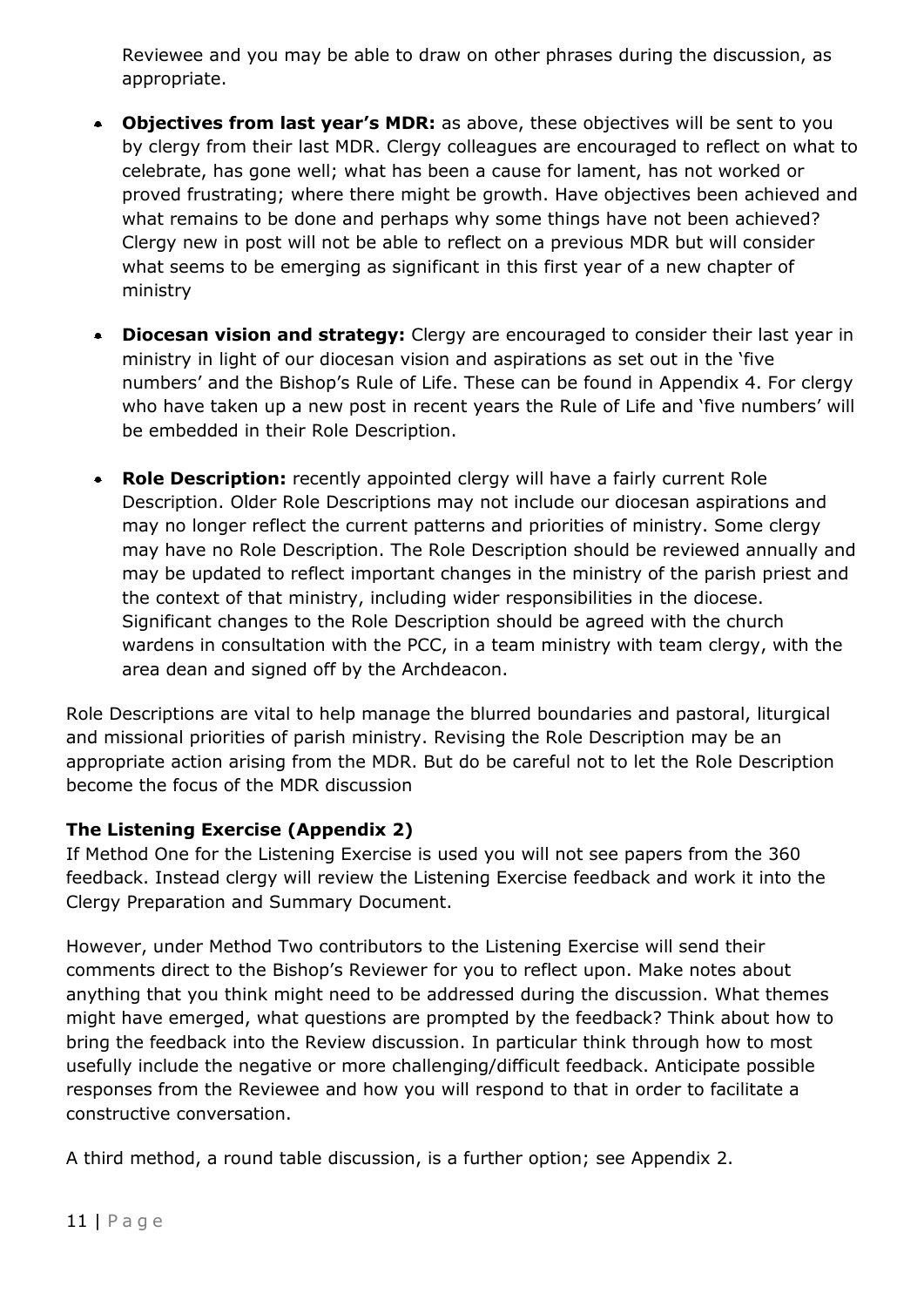# <span id="page-11-0"></span>**3.3 The Clergy Preparation and Summary Document**

This document, prepared by your clergy colleague and submitted to you by the date agreed prior to the MDR, is critical. It is the primary focus of your MDR conversation and comprises of three main parts.

#### **Reflection on your Ministry**

The first section, titled *Reflection on your Ministry* is itself in two parts. The first part of this section asks the question, *Where are you now?* Here clergy should briefly *summarise* their ministry this past twelve months or so, should capture the key elements of that thoughtful, prayerful reflection on the documents listed in 3.2 above.

This summary should give the Reviewer a sense of how the last year has been for your clergy colleague. Do not dwell but do allow this section to provoke some discussion:

- anything that invites further exploration ('can you tell me more about…?').
- anything that needs affirmation, celebration, acknowledgment or lament that is not picked up in the rest of this section.
- anything that you can read 'between the lines' which may be helpful to discuss?
- anything that might arise from the feedback in the listening exercise.

The first part of this section summarises the past year; the second part *crystallises* some key items arising out of the reflection in preparation for the MDR. Titled, *Where do you hope to be?* clergy are asked to identify three or four key matters they wish to focus upon in the MDR conversation. Allow time for discussion around these identified elements.

## **Looking forward**

The second main section of the Clergy Preparation and Summary Document is titled *Looking Forward*. It focuses on objectives for the coming year which are considered under four headings. The order of the headings is intentional but go where your conversation takes you and there will be some interplay between the different headings:

- staying healthy in ministry, physical and mental self-care and wellbeing; sustaining the relationships that nurture and managing the often blurred, permeable boundaries of ministry.
- sustaining and developing the spiritual life and priestly ministry, incorporating the diocesan Rule of Life within this, summarised in Appendix 4.
- objectives for the breadth and depth of local church life and ministry, discerned in light of diocesan hopes and plans encapsulated in the 'five numbers' including making and growing disciples, new leaders or new worshiping communities.<sup>6</sup>
- consideration of any wider aspects of your colleague's ministry not covered by the other objectives. For example, there may be particular gifts or skills to offer and develop, particular areas of service either within or outside the immediate ministry context that will encourage and enhance personal and professional development.

Please note that the objective headings are sub-divided into 'a' and 'b' sections. The 'a' sections are for clergy to jot down short notes as they prepare or as they arise in the early parts of the MDR conversation. The 'b' sections are the focus of the MDR conversation. This where objectives are drafted which address the issues and which are also SMART: Specific, Measureable, Achievable, Realistic and Time-set.

 $\overline{a}$ 

<sup>&</sup>lt;sup>6</sup> A revised Archdeacons Parish Review (APR) process is under development. If an APR has raised important and specific issues for the church and clergy to address it will be appropriate to capture that here.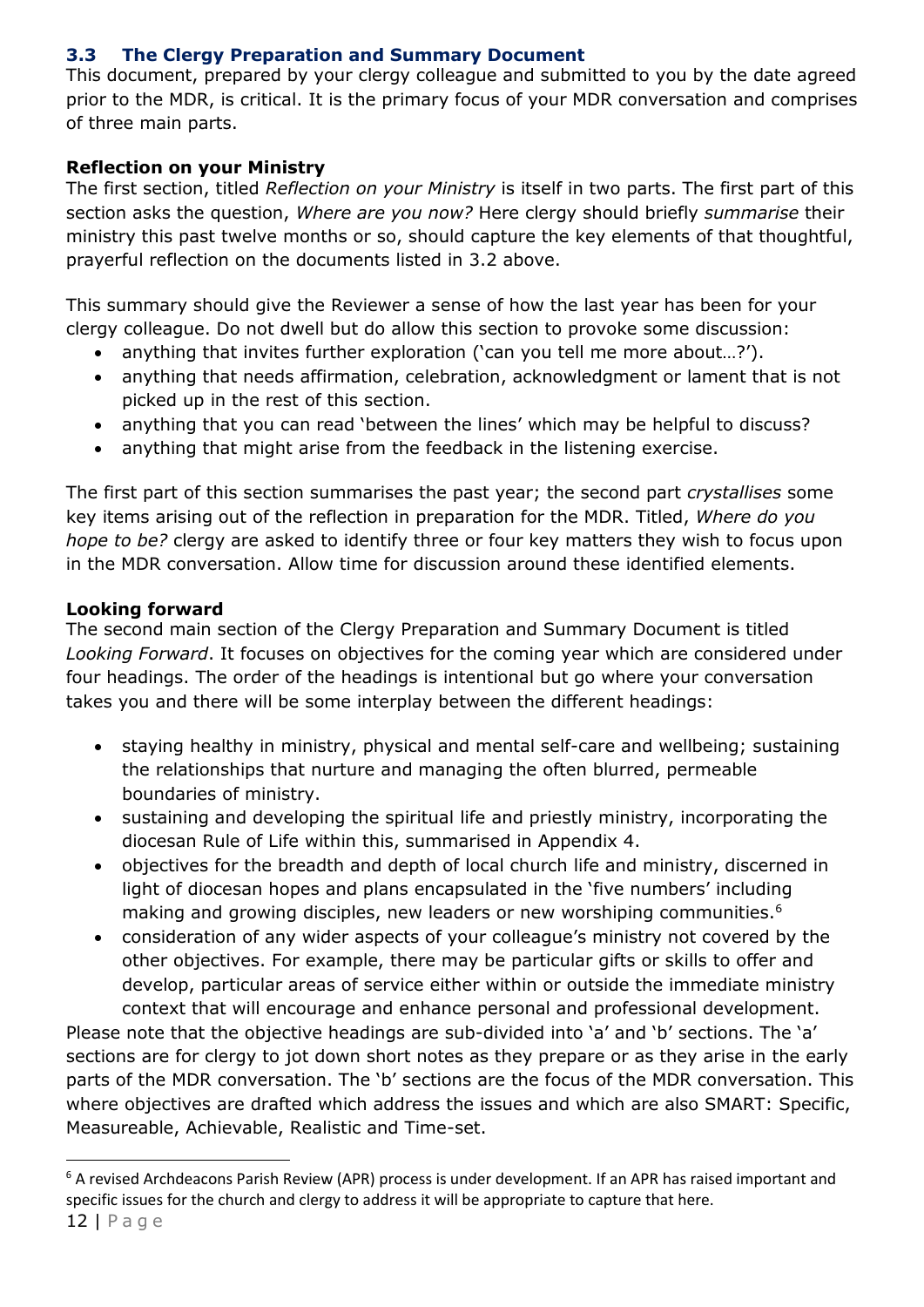Thus, by way of example, a colleague might note under 1a (health and wellbeing) their intent to 'do more reading'. The challenge for both clergy and Reviewer in section 1b is to make this intent a SMART objective, to know *how* this can be done. For guidance on SMART objectives please see Appendix 5.

In short, this section presents a twofold task for the Bishop's Reviewer:

- First, is there a depth, breadth and robustness about the elements identified and discussed under each of the four headings in this section?
- Second, are the objectives as developed in the 'b' sections during the MDR conversation genuinely SMART? Do they enable clergy to be accountable, both to themselves and to trusted others, such as a spiritual director and, of course, the Bishop's Reviewer? Do they enable personal and professional development?

#### **Final Reflections**

The third and final section of the Clergy Preparation and Summary document is short and straightforward:

- 1. Ensure that your clergy colleague has noted here all the retreat, training and ministerial development undertaken in the previous year within and outside of any diocesan provision.
- 2. Explore whether there are any training needs or opportunities in light of the objectives set in the previous section. Any request for study leave, Bishop's Bursary application or Reading Week etc. should sit here. Please don't make promises and do manage expectations here. Furthermore, please be aware and remind your clergy colleague that this is the *only* section of the MDR paperwork that is not confidential. Any requests in this section only will be extracted and will be shared with Lifelong Learning through the Bishop's Officer for MDR at St James' House to inform clergy continuing development training.
- 3. Clergy will meet with one of the Bishops around six months after the MDR for a follow up discussion. In this section encourage clergy to note any significant issues from the MDR discussion which they would like to discuss with the Bishop in confidence. On occasion there may be some urgency and a request for an earlier meeting with the Bishop.

#### <span id="page-12-0"></span>**3.4 The Review Discussion**

Remember your role as Reviewer is to facilitate their reflection, learning and identification of priorities looking forward. You will want to create a relaxed and open environment – it is important that you convey a relaxed and open presence and that you can be sure you will not be interrupted.

#### **During the Review discussion**

During the Review discussion you should aim for a CLEAR process; **c**ontract, **l**isten, **e**xplore, **a**ction and finally **r**eview. In partnership with 3D Coaching the diocese of Liverpool offers all MDR Reviewers and many others training in coaching skills to enhance MDR conversations. The CLEAR process is a key and helpful element of that training.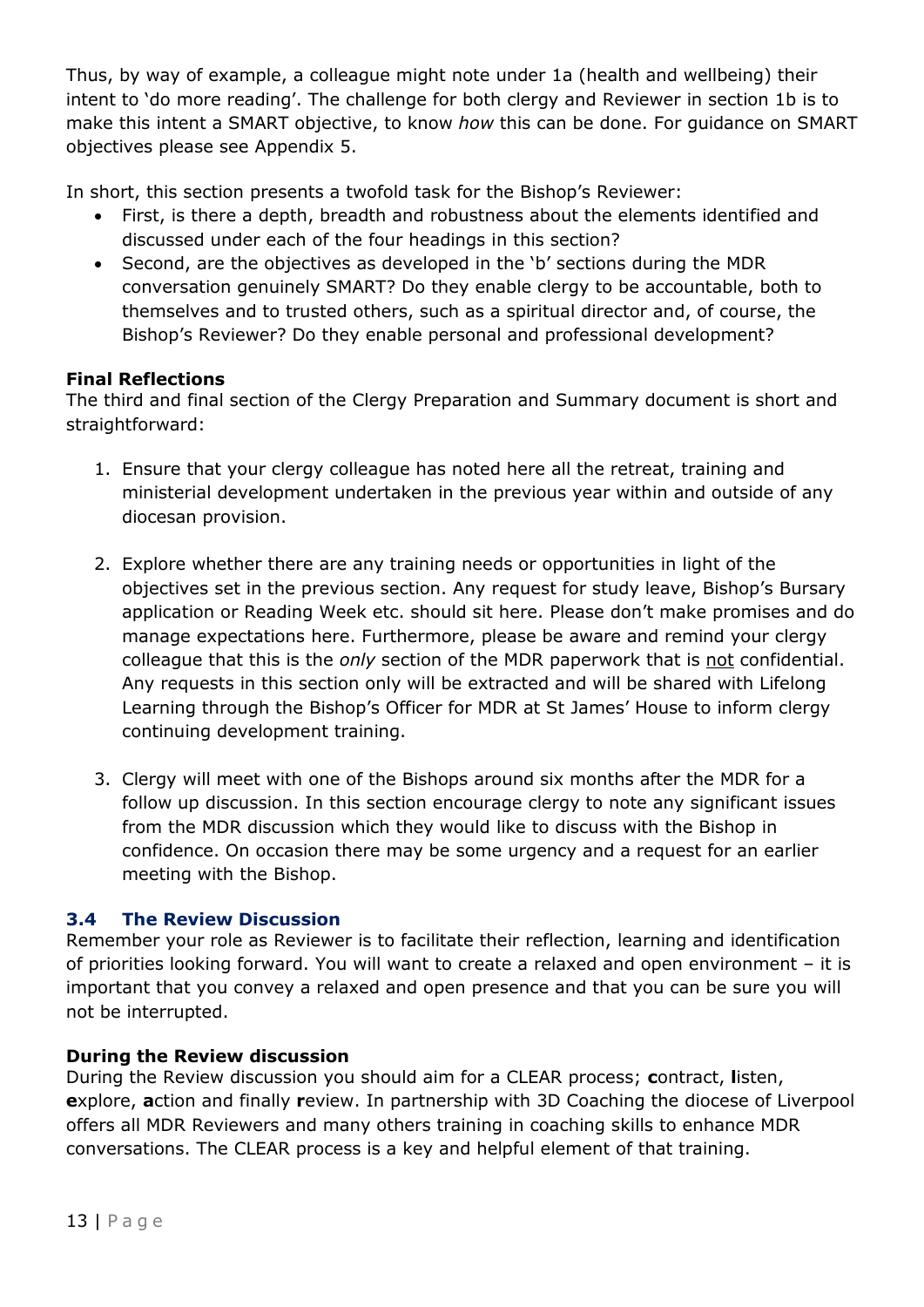**Contract.** It is important to set the contract for the MDR discussion. You have agreed the time and duration for the discussion, the Reviewee has identified issues that they wish to discuss in the draft Clergy Preparation and Summary Document. It will be important to first check if these are still the issues that will form the bulk of the discussion.

Ask the Reviewee what they would like to achieve by the end of the discussion and how they might know they have achieved it.

You might ask them how they would like you to work with them. Some Reviewees may simply just want to talk for a while and see what emerges from the conversation; others may want you to question them much more.

Finally agree where the Reviewee would like to start.

**Listen.** Your discussion needs to be *forensic* and to help the Reviewee to probe more deeply. The skill of the Reviewer is to encourage deep reflection and learning without the conversation becoming one of counsellor or spiritual director. The conversation will be about doing and about being, and this tension can be difficult to navigate.

During the discussion listen carefully, looking out for feelings expressed overtly or below the surface of the conversation and make safe space for these to be expressed and explored. Be aware of your own emotions, which you may need to keep in check during the discussion so as to be of greatest help to the Reviewee.

**Explore.** Invite the Reviewee to reflect with you by using simple questions and making space for further thinking, reflection and learning. Look out for themes, for opportunities to comment on positives that may be missed by the Reviewee who is much closer to the story than the more objective Reviewer. Don't take things at face value, follow through and probe to get to underlying points, to what may be the more significant elements buried underneath the initial comments.

**Action.** Do they know what they need to *do* in response to the issue you have spoken about? You are encouraging the Reviewee to identify actions that will get them to where they feel they need to be. It is sometimes useful to ask, 'so what is the first thing you need to do?' or 'so, what can you do now?' As above, your conversation should help make the objectives settled upon SMART objectives (Appendix 5). Agree the objectives and what or who will help clergy to achieve them.

**Review.** In the last 10-15 minutes of your time together it is worth reviewing the discussion. Let the Reviewee know that you have a small amount of time left and that you want to check if the discussion has achieved what they had hoped it might. Did you have the opportunity to discuss all of the issues that were raised? If not, do they still need to be discussed and where / who might the Reviewee go to have that discussion. It will also be useful to review any objectives and action points that have been agreed.

At the end of the discussion agree with your clergy colleague when the Clergy Preparation and Summary document will be written up after the meeting and sent to you for signing off and for the clergy then to forward to Bishops Lodge.

#### <span id="page-13-0"></span>**3.5 After the Review**

14 | P a g e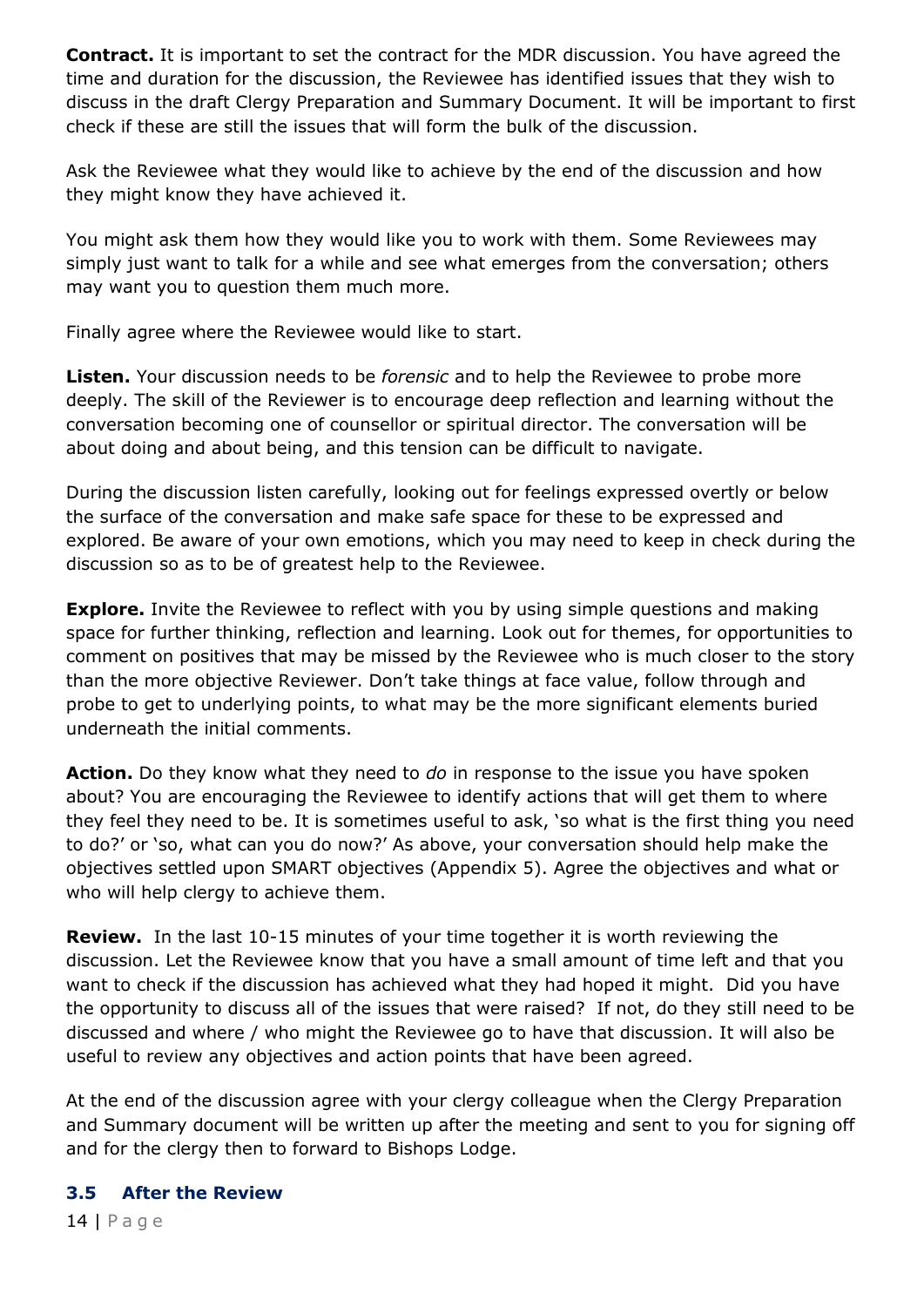After the MDR conversation your clergy colleague should make time to tidy up and complete the paperwork and then forward it to you. On receipt check that the write up is an accurate reflection of the MDR conversation.

On occasion you may wish to clarify a point, suggest an additional item or request some changes to the document. It is important that the final Review document accurately reflects the discussion.

If you are happy with the write-up please sign it off. Electronic copies are perfectly acceptable; simply type your name and the date on the document and return by email with a brief covering note confirming you are happy with the final paperwork.

#### **Dealing with the paperwork**

Once the Review document has been signed and returned you must delete your copy of the paperwork; there is no need to retain it. The following year the objectives only will be sent to you as an *aide memoir* with the preparatory paperwork and the listening exercise feedback.

Clergy retain their own personal copy and will send a copy to Bishops Lodge. Exceptionally you may agree with your clergy colleague to retain the paperwork for a specific purpose and for an agreed time frame. Clergy must return the completed paperwork to Bishops Lodge within four weeks of the MDR discussion.

#### **Meeting with the Bishop**

Soon after the MDR forms are received by Bishop's Lodge the Reviewee will be offered an interview with a Bishop which will take place approximately 6 months following their MDR. The aim of the meeting is to provide an opportunity for discussion of any issues that have arisen and to review the objectives that were set during the MDR discussion. If the Reviewee would like or needs that meeting to be sooner than six months please make sure that this is recorded on the MDR form.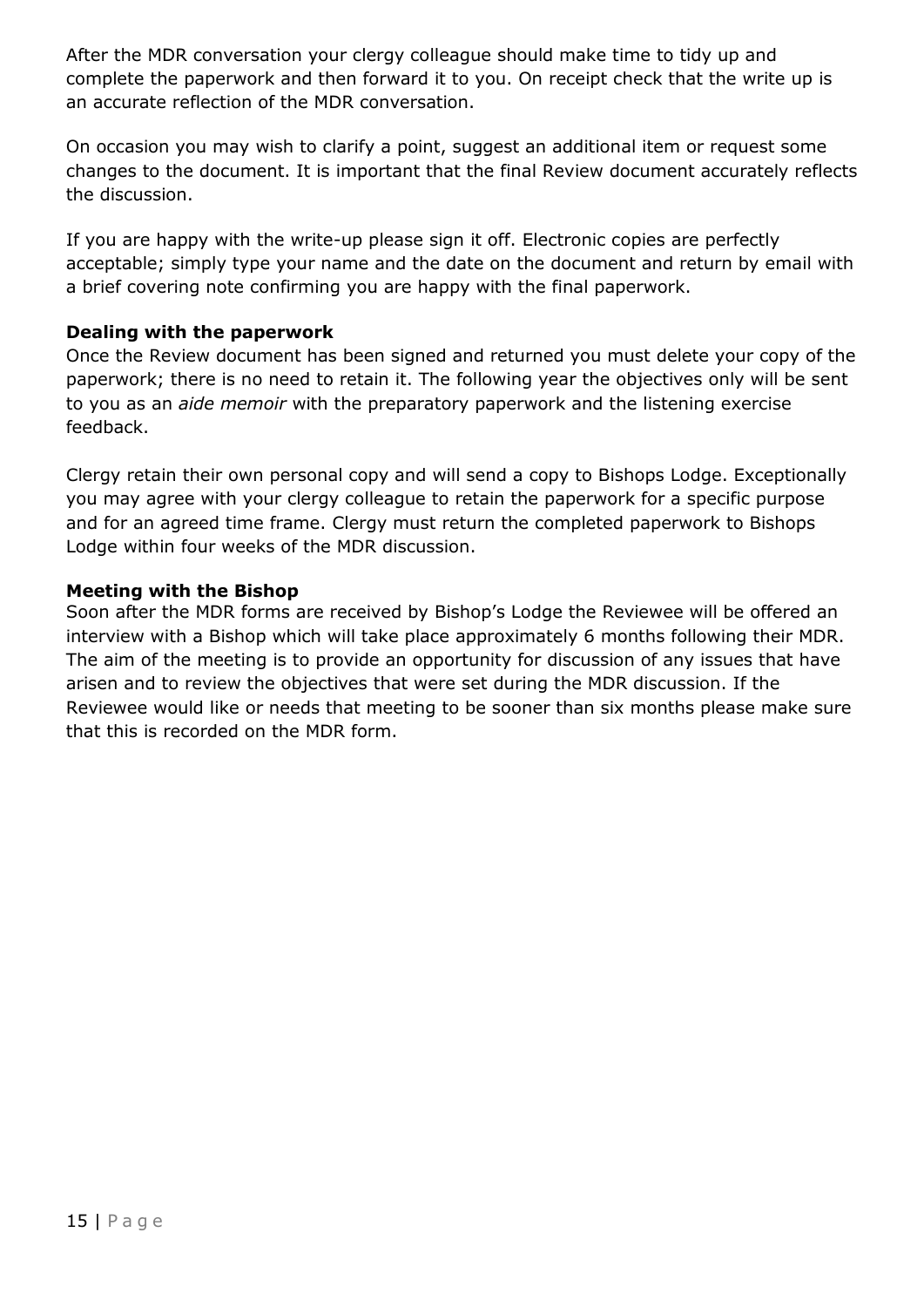<span id="page-15-0"></span>**Step One:** Bishop's Lodge will contact clergy and their Bishop's Reviewer, sending the Clergy Preparation and Summary Document, the Reviewee Handbook and Listening exercise forms.

**Step Two:** Clergy make contact with their Bishop's Reviewer for a brief initial planning discussion**:** agree a date for the review discussion, contributors and process for the listening exercise and the date that the preparation document and last year's objectives are to be sent to the Bishop's Reviewer before the Review.

**Step Three**: Clergy inform Bishop's Lodge of the date of the MDR meeting within four weeks of initial contact.

**Step Four:** Clergy reflect and prepare their Preparation and Summary Document, sending it to their Bishop's Reviewer with the objectives only from last year's MDR by the agreed date.

**Step Five:** The Review discussion takes place.

**Step six:** Following the discussion, clergy write up the Clergy Preparation and Summary Document, sending a copy to the Bishop's Reviewer to check, sign and return to the clergy. The Bishop's Reviewer deletes their paperwork; clergy retain a personal copy and forward the final copy to Bishop's Lodge.

**Step Seven**: Once the documents have been received by Bishop's Lodge they will be sent to the appropriate Bishop. Clergy will be contacted to arrange an episcopal conversation to take place approximately six months after the MDR discussion. Any training requests (Final Reflections, section 2 only) will be extracted and separately sent to Lifelong Learning. Paperwork remains confidential to the clergy, the Bishop's Reviewer and the Bishops.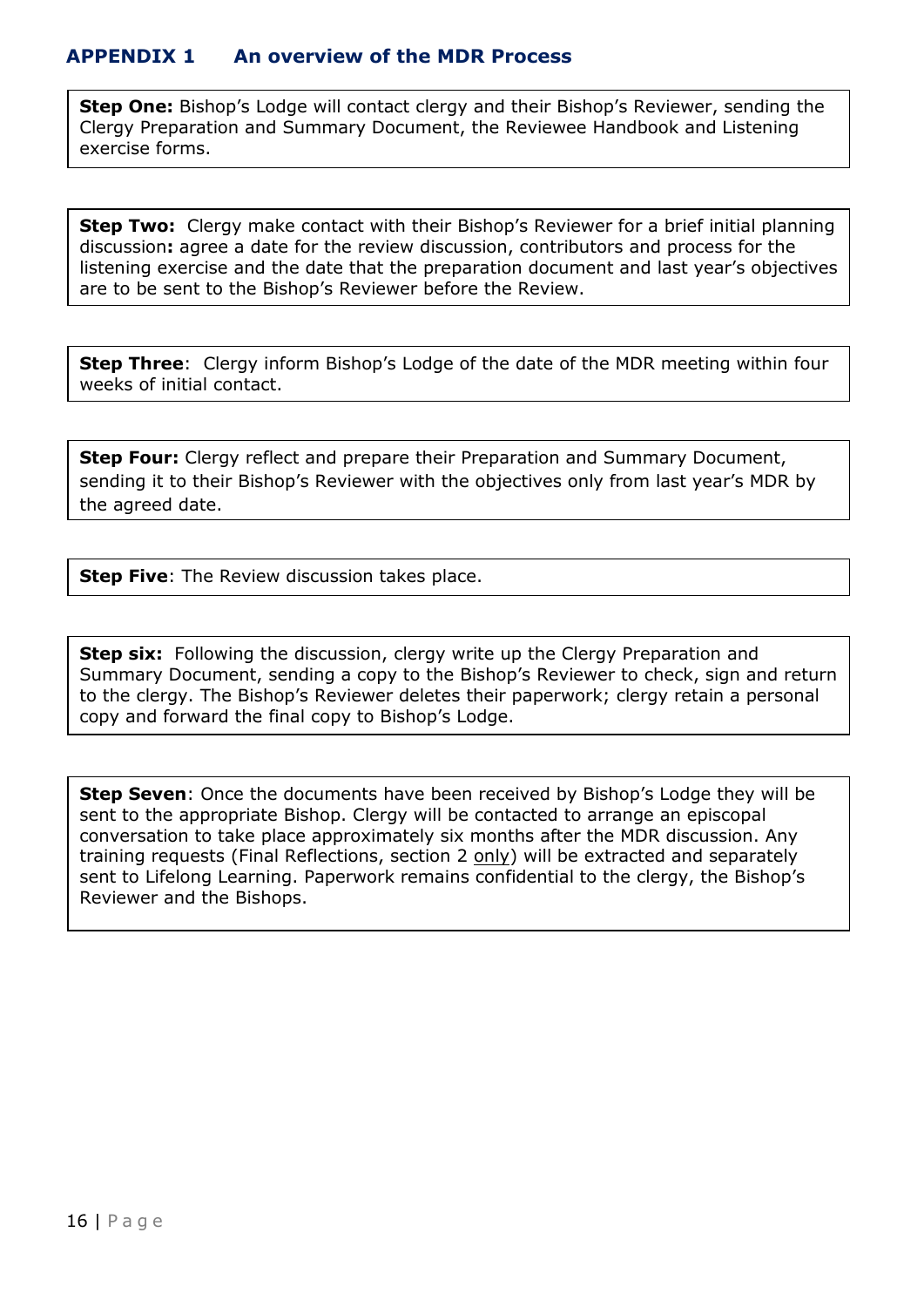# <span id="page-16-0"></span>**APPENDIX 2 Guidelines for the Listening Exercise**

The listening exercise is a key part of the Ministerial Development Review process. The aim is to invite helpful feedback from those the Reviewee is called to serve. For this to be helpful there should be a balance of positive feedback and constructive comments on areas of potential growth.

The initial email from Bishop's Lodge will include a Listening Exercise Feedback Form which clergy will pass to all those who agree to contribute to the MDR Review.

Feedback can be obtained in **one** of three methods which are detailed below. In the initial conversation to set up the MDR meeting with your clergy colleague you should discuss which method for gaining feedback should be used. Bishop's Reviewers should check that there is indeed a range of perspectives in the feedback sought and offered. The Review discussion may include some thinking on who it might be helpful to be invited to contribute the following year.

#### **Inviting contributors to the Listening Exercise:**

Feedback works best when it is open, honest and timely. Therefore, for the listening exercise to be of maximum value, it is important that those individuals who contribute feel free to give honest feedback. Three models are offered which address confidentiality in different ways. Under Method One chosen contributors to the listening exercise share their written feedback only with the reviewee; under methods Two and Three contributors share their observations with you as Reviewer and you reflect back to your clergy colleague in the MDR discussion or if you prefer in written summary before the MDR. The exact method for gaining feedback should be discussed during the initial conversation when setting up the MDR meeting.

In preparation for each Review, clergy will invite between 3 and 5 people to contribute to the Listening Exercise. Contributors are asked to comment from their own experience of the clergy person's ministry, in particular on the clergy person's specific gifts and contribution over the last year, and areas for potential development.

Two or three people will be from within the church community; for example, a Churchwarden, the leader of the Sunday School, a Reader, a committed and involved member of the church, a person from the PCC. One or two should be people from outside the church community, for example staff from the local school or a local councillor. Feedback should be sought from people encountered across different aspects of clergy ministry and they are asked to comment on the aspects of ministry with which they are familiar.

Please note that depending upon the clergy role certain people should always be asked to be a contributor:

- A training incumbent should include feedback from a curate;
- An incumbent should include one of any assistant clergy (e.g. self-supporting, retired and assistant ministers)
- A team vicar should include the team rector
- A team rector should include one team vicar.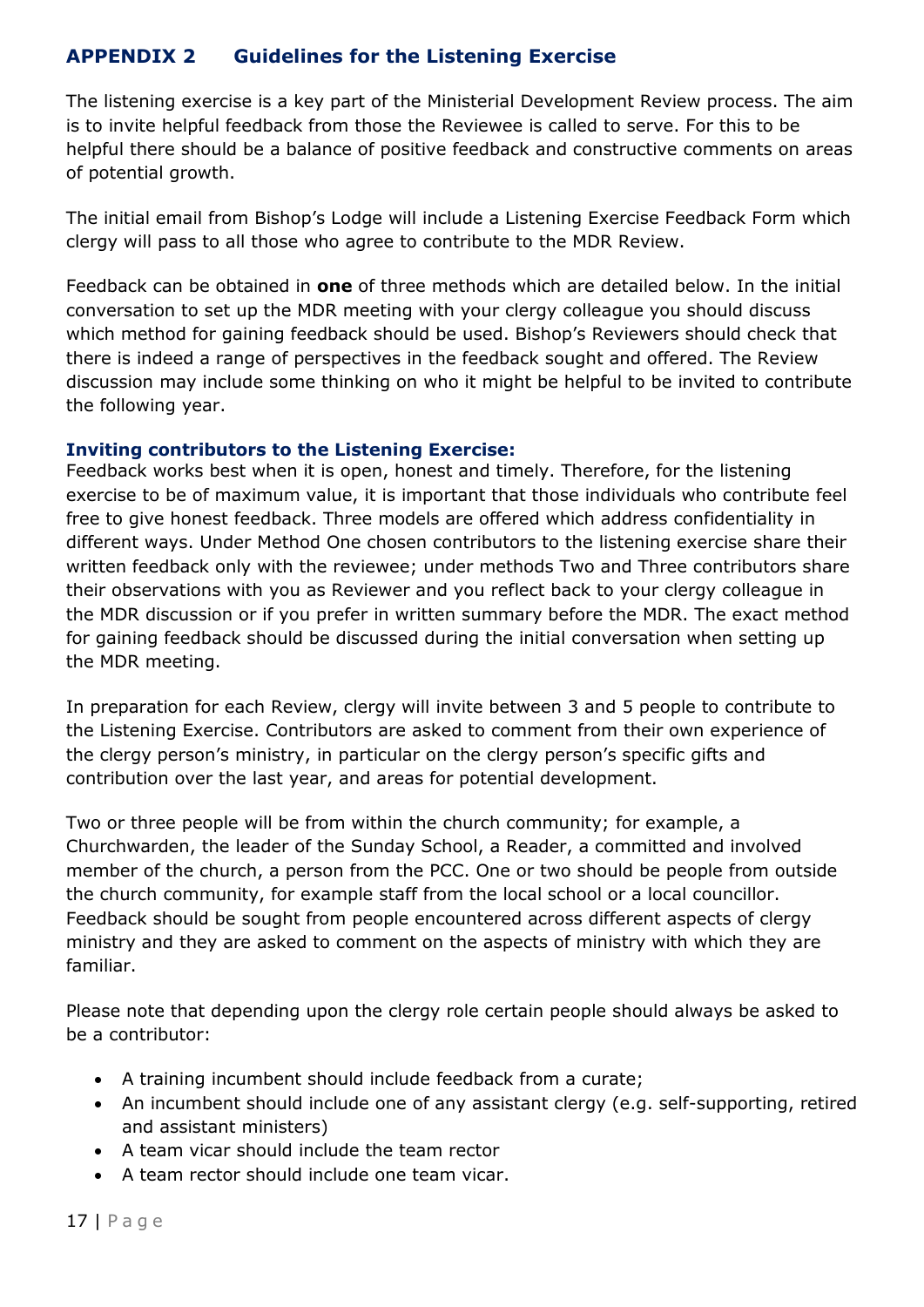#### **Method One:**

Once possible contributors have been identified clergy will ask them to complete a Listening Exercise form. This form is returned to the clergy who will reflect upon it and seek to capture the substance in the Preparation and Summary Document. Under Method One as Bishop's Reviewer you may not see the listening exercise feedback although some clergy may choose to forward the papers to you. More often you will invite comments on and responses to the substance of the Listening Exercise from your clergy colleague. Under this method clergy will know who has sent the feedback and the contributor will be aware of this.

#### **Method Two:**

Contributor feedback is gathered in the same way as Method One but feedback forms are returned directly to you as Bishop's Reviewer. You should collate the responses and consider what aspects might most helpfully be shared within the MDR discussion. Under this method clergy will know who is providing feedback but not necessarily who has fed back specific comments.

#### **Method Three:**

This method is quite different and more time consuming but also offers significant insights. Using this round table method, contributors to the Listening Exercise are invited by your clergy colleague to a meeting with you (but not your clergy colleague) and you facilitate a discussion based around the questions on the Listening Exercise feedback form. The discussion is based on the forms but contributors to the Listening Exercise do not need to complete the forms in advance of the discussion.

Your initial discussion with your clergy colleague would consider this whether this round table method might be helpful. Your clergy colleague would not be present so you should prepare a summary of the points raised in the meeting which will contribute to the MDR reflection and discussion.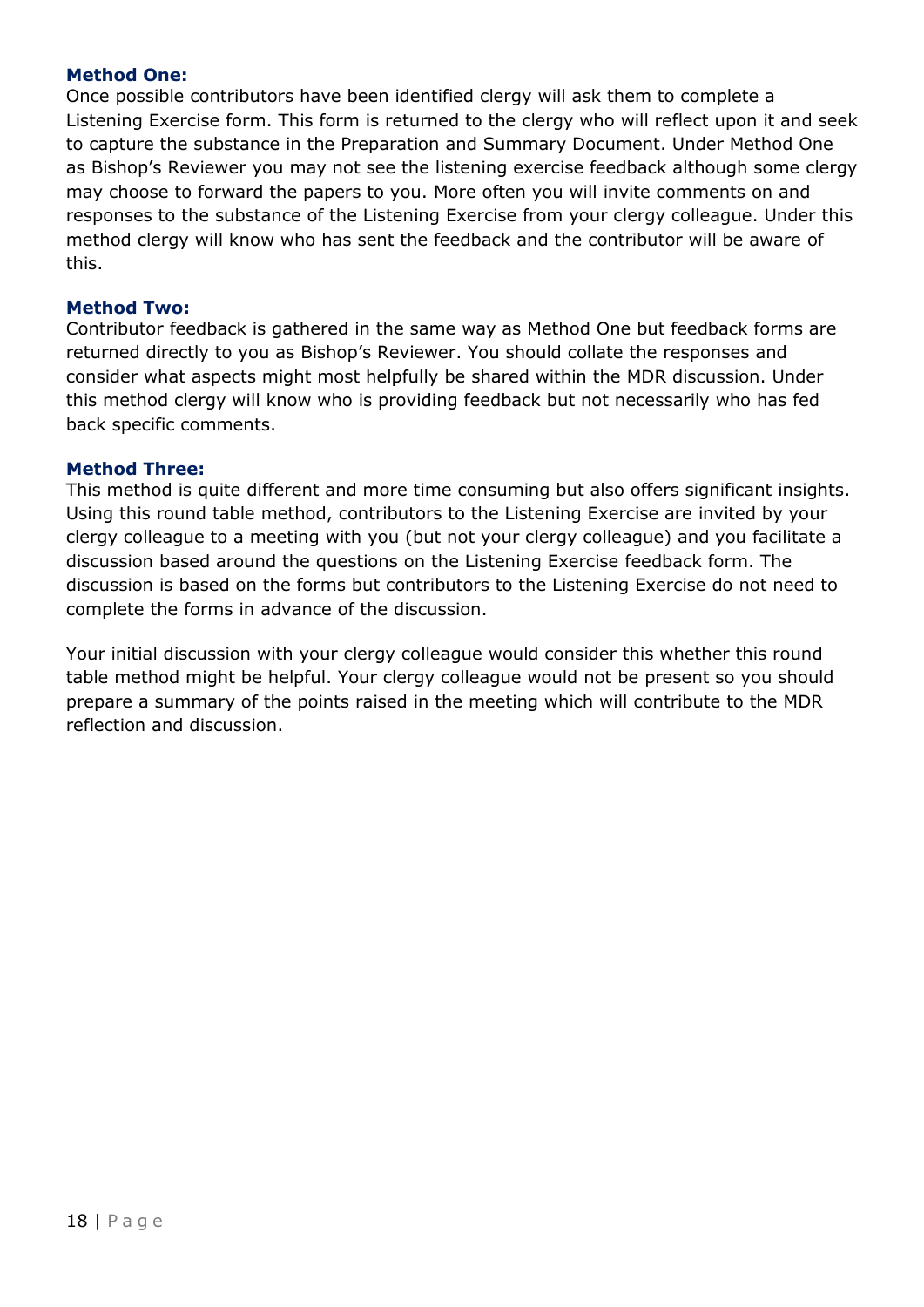# <span id="page-18-0"></span>**APPENDIX 3 The Ordinal**

Priests are called to be servants and shepherds among the people to whom they are sent. With their Bishop and fellow ministers, they are to proclaim the word of the Lord and to watch for the signs of God's new creation. They are to be messengers, watchmen and stewards of the Lord; they are to teach and to admonish, to feed and provide for his family, to search for his children in the wilderness of this world's temptations, and to guide them through its confusions, that they may be saved through Christ for ever. Formed by the word, they are to call their hearers to repentance and to declare in Christ's name the absolution and forgiveness of their sins.

With all God's people, they are to tell the story of God's love. They are to baptize new disciples in the name of the Father, and of the Son, and of the Holy Spirit, and to walk with them in the way of Christ, nurturing them in the faith. They are to unfold the Scriptures, to preach the word in season and out of season, and to declare the mighty acts of God. They are to preside at the Lord's table and lead his people in worship, offering with them a spiritual sacrifice of praise and thanksgiving. They are to bless the people in God's name. They are to resist evil, support the weak, defend the poor, and intercede for all in need. They are to minister to the sick and prepare the dying for their death. Guided by the Spirit, they are to discern and foster the gifts of all God's people that the whole Church may be built up in unity and faith.

- Do you accept the Holy Scriptures as revealing all things necessary for eternal salvation through faith in Jesus Christ?
- Will you be diligent in prayer, in reading Holy Scripture, and in all studies that will deepen your faith and fit you to bear witness to the truth of the gospel?
- Will you lead Christ's people in proclaiming his glorious gospel, so that the good news of salvation may be heard in every place?
- Will you faithfully minister the doctrine and sacraments of Christ as the Church of England has received them, so that the people committed to your charge may be defended against error and flourish in the faith?
- Will you, knowing yourself to be reconciled to God in Christ, strive to be an instrument of God's peace in the Church and in the world?
- Will you endeavor to fashion your own life and that of your household according to the way of Christ, that you may be a pattern and example to Christ's people?
- Will you work with your fellow servants in the gospel for the sake of the kingdom of God?
- Will you accept and minister the discipline of this Church, and respect authority duly exercised within it?
- Will you then, in the strength of the Holy Spirit, continually stir up the gift of God that is in you, to make Christ known among all whom you serve?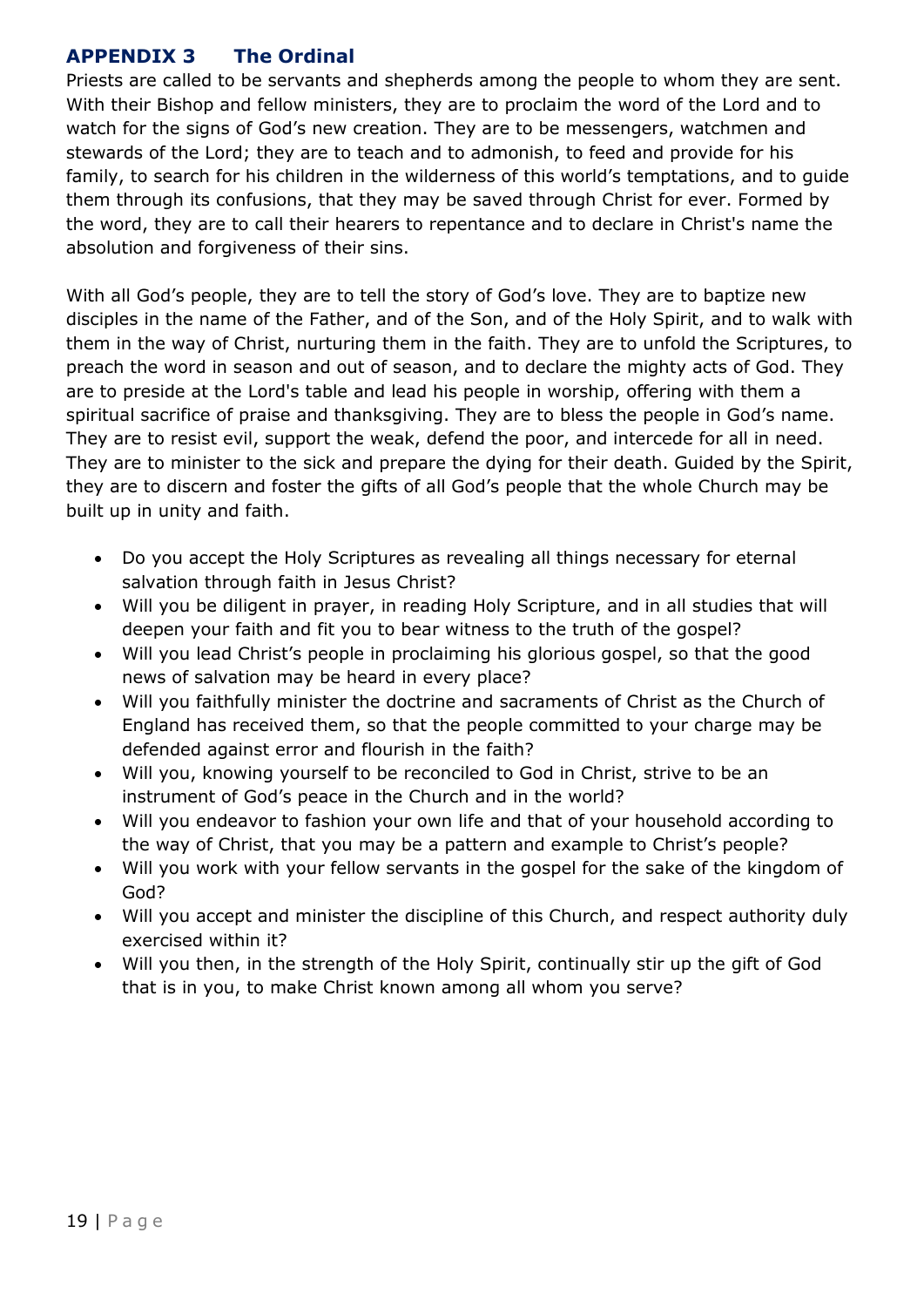# <span id="page-19-0"></span>**APPENDIX 4 Diocesan Vision and Rule of Life**

Our *vision* is clear:

#### **We are asking God for a bigger church to make a bigger difference:**

#### **more people knowing Jesus, more justice in the world.**

Our *plans and prayers* to realise this vision centre on five numbers.

Two numbers apply to each one of us as disciples/followers of Jesus. Three numbers apply to people in leadership roles in the Church, tasks we share together.

#### *Disciples – all of us*

#### **1: Bring one friend**

*Bring one friend each year into the worshipping and serving life of the church.*

#### **10: Do ten things**

*Enact ten acts of service or points of connection each year that change the world for the better.*

#### *Leaders – some of us*

#### **100: Plant a hundred new congregations**

*Plant a hundred new congregations which draw new people into the worshipping and serving life of the church (over the next 10 years)*

#### **1,000: Grow a thousand new leaders**

*Identify and nurture a thousand new leaders in the worshipping and serving life of the church (over the next 5 years)*

#### **10,000: Build a body of ten thousand disciples**

*Encourage the first ten thousand people to commit themselves to the Rule of Life (over the next 3 years)*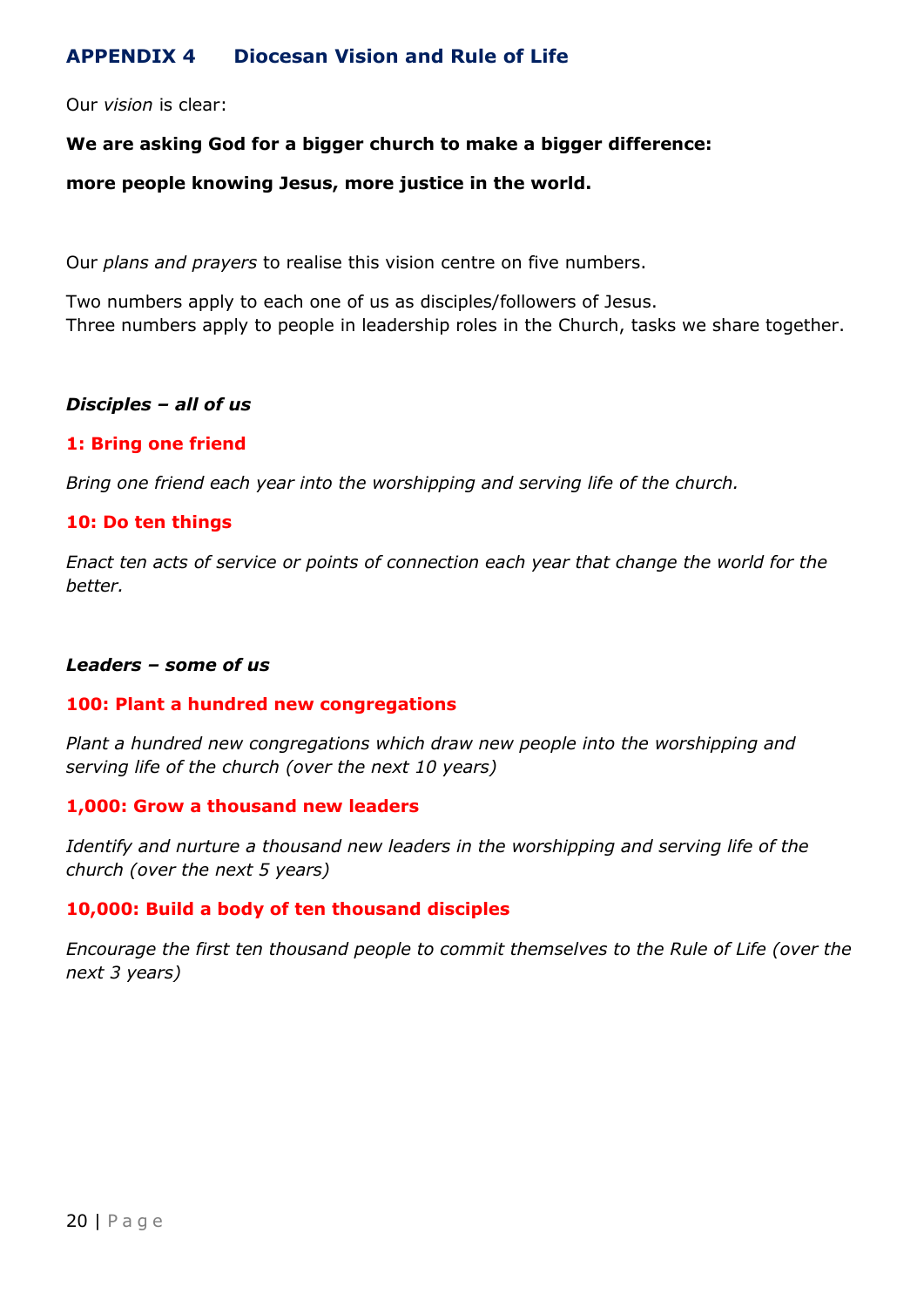

<span id="page-20-0"></span>

As a leader in the Diocese of Liverpool you have agreed to live your life according to our rule of life. To live such a life is to be a disciple.

If we ask God for a bigger church to make a bigger difference, and want to see more people knowing Jesus and more justice in the world, then God will answer our prayer is by making more disciples – and including us in that number.

Being a disciple on the Rule of Life means being on an inner journey – to Pray, Read, Learn; and an outer journey – to Tell, Serve Give.

#### **When we take the inner journey we respond to God's call, and we are not alone**







In prayer, as Jesus tells us, we enter the secret place to meet the One he called Father, who draws us close, who sees what is done in secret, who fills us with life.

In reading the Bible we meet the inspired writers who point us to God, and we meet those who have interpreted their words over the centuries so that we can read with love and understanding.

In learning the faith we meet the people God has given us in the church, parish, school, fresh expression or chaplaincy; we meet them and learn from them how to live

## **When we take the outer journey we respond to God's sending love, and we are not alone**



In telling of Jesus we meet our friends who do not know him, as one by one we bring them to meet him for themselves, to know his love for them, and to be led by Him to his Father, their Father.

In serving others we meet their needs as we meet the people themselves, connecting with them in the struggle for justice and dignity, doing the many things God gives us to do with and for them to help and love them more.

In giving our lives we take our place among the hundreds of millions of people who bear the name of Christ worldwide, and among the more than sixty thousand people who are actively connected to our diocese.

> For more information and support to follow the Rule of Life sign up at [www.ruleoflife.org.uk](http://www.ruleoflife.org.uk/)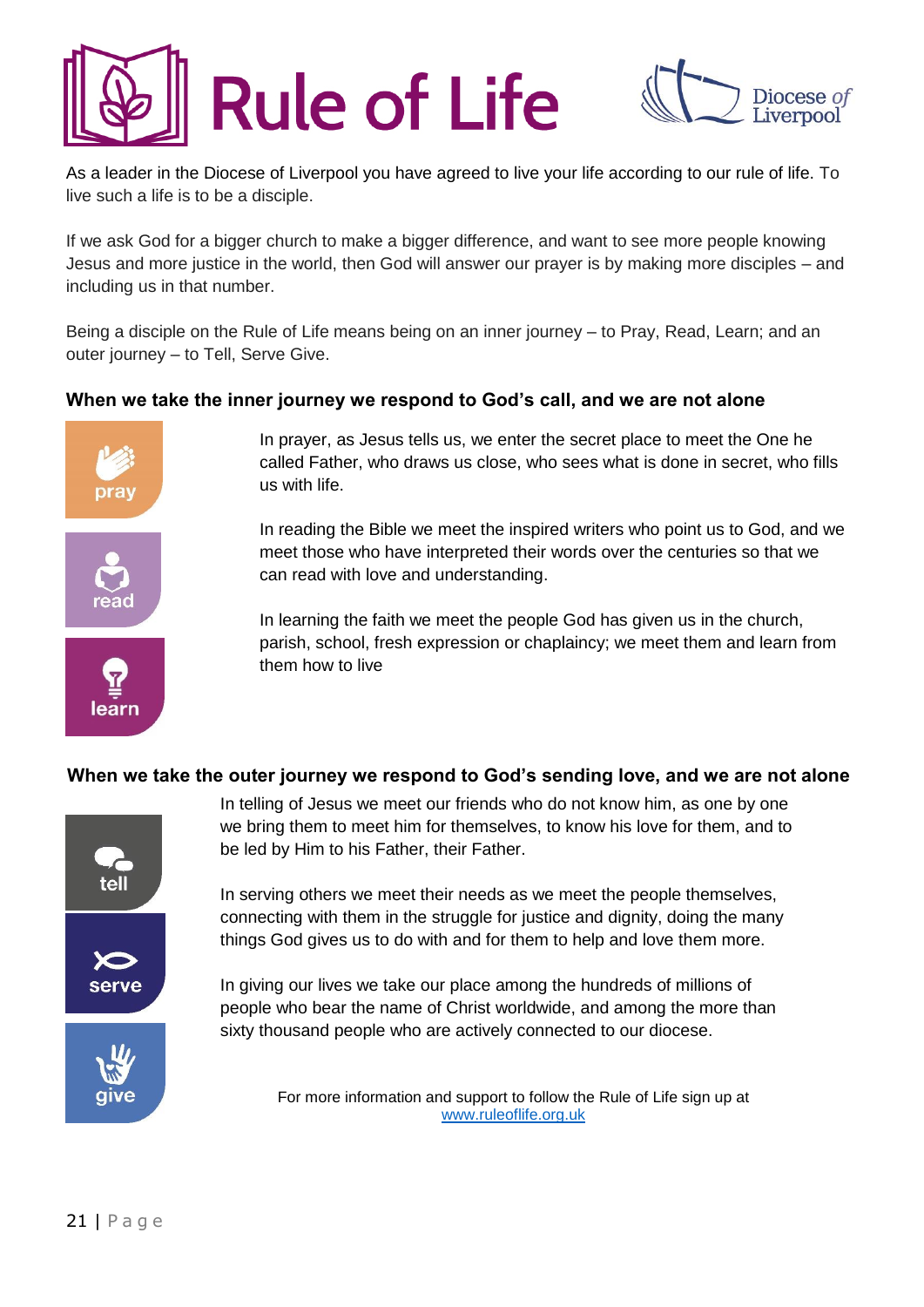# **APPENDIX 5 Setting SMART Objectives**

The latter part of the discussion involves the setting of objectives for the coming year. This is not simply a business planning exercise, but an opportunity to listen to God and reflect upon what He may be saying about the development of ministry for the future.

Because everything we do is ultimately an expression of "the hope that is in us" (1 Peter 3.15) it is important to remember that planning and the setting of objectives leave room for God to change, challenge and surprise us. Intercessors are those who pray as well as plan the future into being and our strategic initiatives should always make space for the energies of God and the outpourings of the Spirit (Romans 12.4) that foster virtue, hope and justice.

During your conversation, you will need to ensure there is enough time for a full discussion about the objectives and be sure to consider what has emerged in the conversation. You might want to keep a running list during the discussion of possible objectives and this might act as a starting point once you are deciding on objectives, or which can be added to their list.

Remember to ensure that at least one objective is about the well-being of your clergy colleague who is encouraged to start by identifying this particular objective.

Good objectives are SMART. For the objectives to be of greatest use it is important that they are:

**S** pecific **M** easurable **A** chieveable **R** ealistic **T** ime set

#### **Is the objective specific?**

The objective, '*Get the church to think about mission in the coming year'* is not specific and is really rather vague. It might be better to try to define what specifically about mission might the church think about. What might the Church focus upon? Are clergy colleagues planning to talk about mission or engage in mission activity? It might be better to write such an objective as:

*'Preach two sermons in May about God's Mission' or 'Talk with the PCC in June with a view to setting up a Mission Shaped Church course for next autumn'.*

#### **Is the objective measurable?**

The alternatives given above are measurable and it is easy to know if clergy have preached the sermons or spoken to the PCC and set up the course for the following autumn.

#### **Is the objective achievable?**

22 | P a g e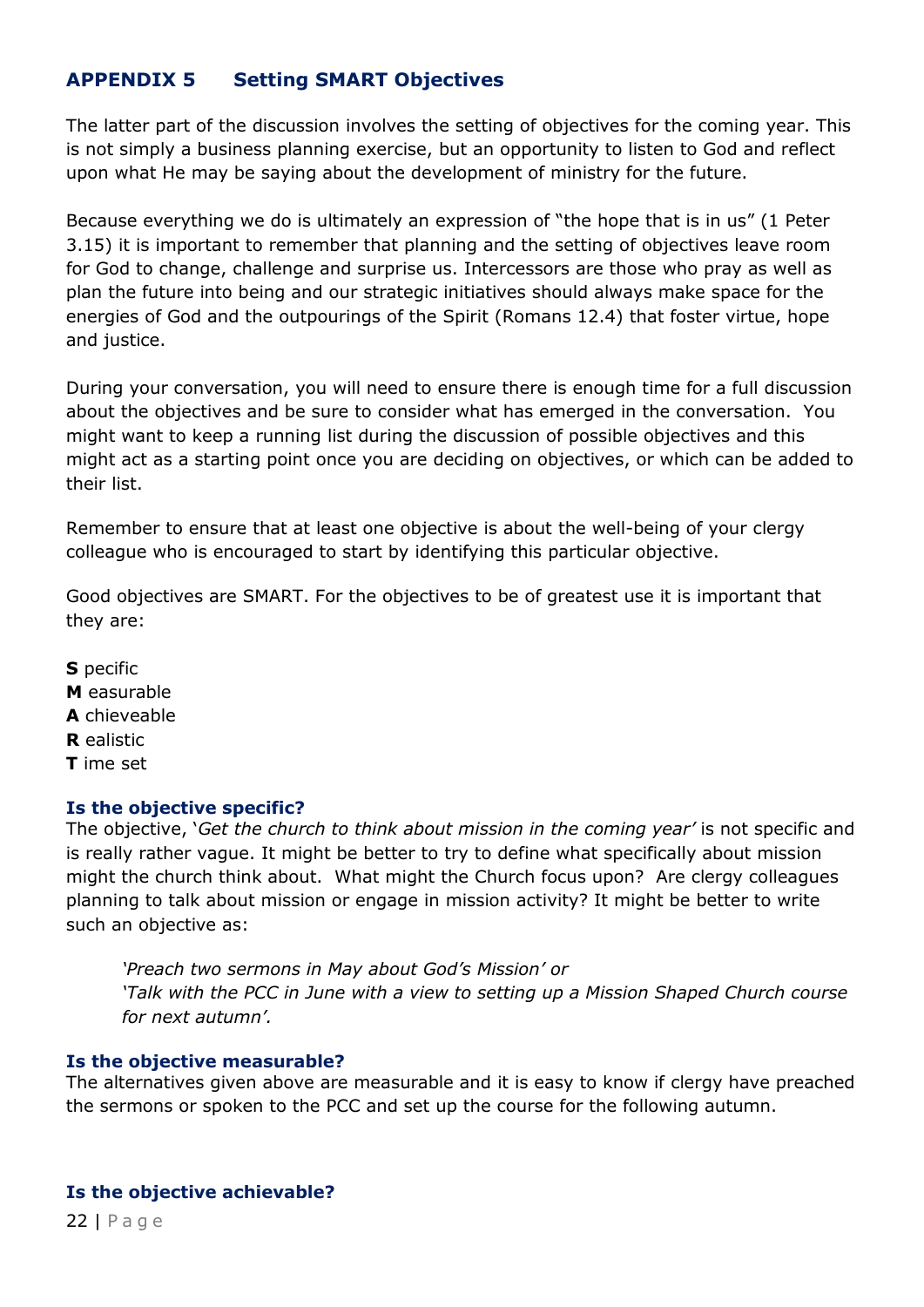With the original objective it would be possible to do almost anything related to mission in the coming year and so achieve the objective. However, how will clergy know if they have achieved what they wanted to achieve when mission was first identified as an objective?

#### **Is the objective realistic?**

The objective needs to be realistic within the time and resources that are available. However, room must be made for the God of miracles to surprise us! Is God calling clergy to set an objective that stretches their faith and perhaps the faith of the church?

#### **Does the objective have a time frame?**

The objective should be time-specific as far as possible. A year is a long time, and if we allow a year to achieve something it is always easy to put it off. Also, some objectives may be so big that they would need to be broken down into a series of smaller steps, each with their own time frame. For example:

'Try to get more time for personal study and family life in the next year'.

It might be better to try to identify a series of smaller steps such as;

- Within the next month: To set Friday as my day off and to let the PCC and congregation know.
- Within the next month contact Lifelong Learning to discuss the arrangements for study leave to be taken next year.
- Discuss with my family our next holiday and book it within the next two months.
- Select and purchase one new book dealing with developments in Old Testament theology within the next month.
- Identify and schedule 2 hours a week in my diary for the next 3 months to read and think about the contents of the book.

Once the objectives for the coming year have been agreed and made SMART your clergy colleague will write up their rough notes made in the meeting and prepare a final version of the Clergy Preparation and Summary Document to send to you for sign-off. Just as a long journey starts with a single step, it is worth identifying what steps to take first. This should be included on the form.

It is helpful to identify who, if anyone, clergy should talk to or seek advice from in helping you to achieve your objectives.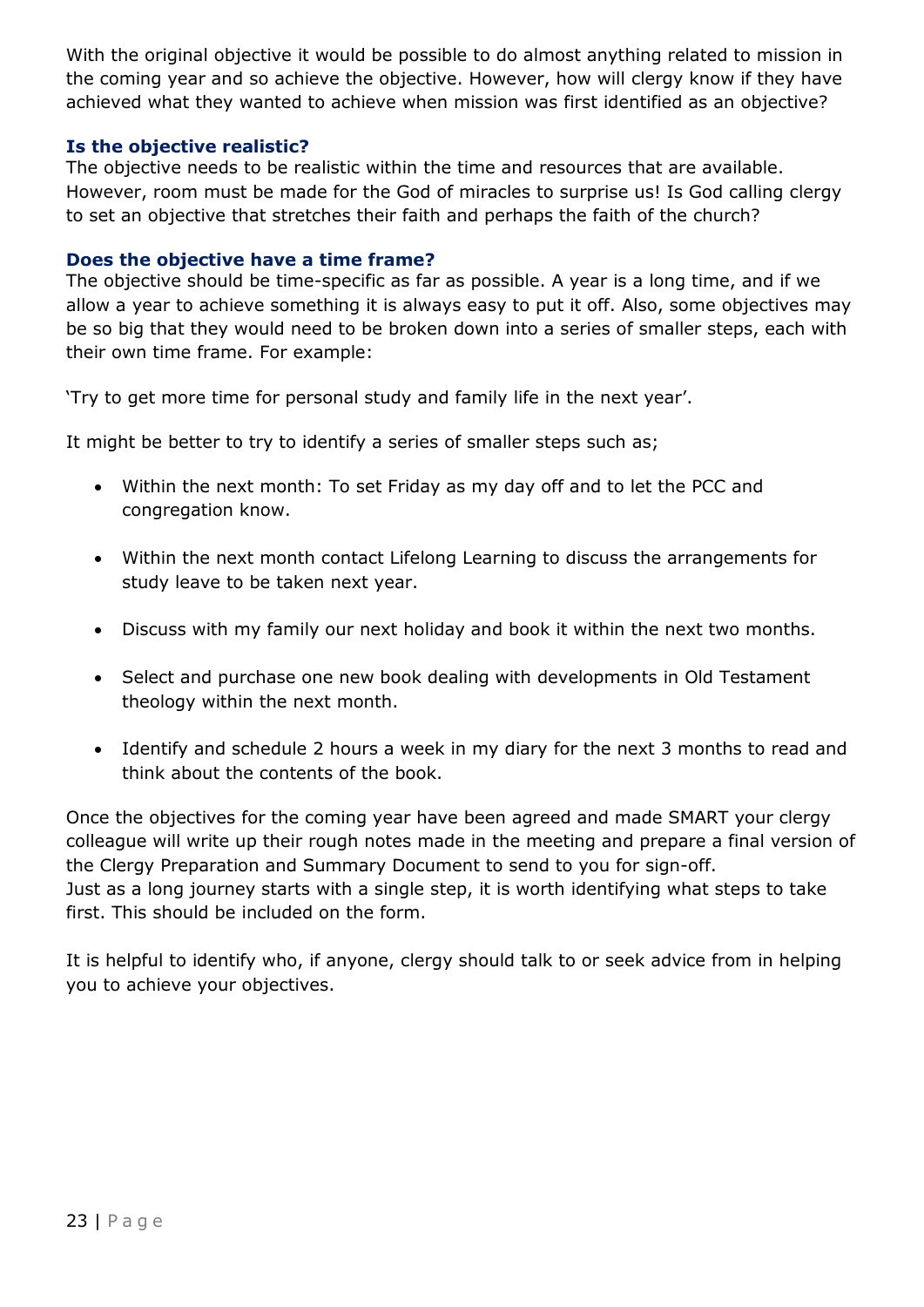# <span id="page-23-0"></span>**APPENDIX 6 Resources**

The following is a summary of some of the resources available to clergy within the diocese of Liverpool and in the wider church. For more information and additional resources contact the Bishop's MDR Officer at St James' House; see page 7 for contact details.

#### **Ministry in transition**

Diocesan clergy support in Liverpool seeks to focus especially on key transition points in ministry:

- **Fresh Start** is a 'leadership in transition' programme, normally a Bishop's requirement of all who move to a new post in Liverpool, whether an appointment from within or from another diocese. The programme provides a blend of speaker input on key themes such as conflict, change, resilience, leadership and discipleship with peer discussion, support and encouragement.
- **First Base** is a 'nuts and bolts' programme for first incumbents, run in collaboration with the dioceses of Manchester and Chester. It addresses the more technical issues of governance, finance, buildings, occasional offices and planning and chairing meetings with a retreat day focusing on wellbeing and sustaining priestly ministry.
- **Mid-Ministry**: a programme currently aimed at a demographic of clergy aged c50 and over who have served 10 years in ministry and have 7, 10, perhaps many more years of service ahead. It is offered each autumn by Scargill House in partnership with the northern dioceses [\(www.scargillmovement.org\)](http://www.scargillmovement.org/). The programme assists reflection on our vocational journey and the shape of future ministry.
- **Pre-retirement:** again offered in partnership with Scargill House this is an annual programme exploring the practicalities of retirement, the adaptive change and challenges retirement can bring and the possible shape of ministry in retirement that honours retirement. Support is also offered by the Bishop's Retirement Officers, Rt Rev Geoff Pearson and Rev Bill Forster.
- **Leading your Church into Growth (LyCiG)**: part of the 'trellis of support' for clergy in the first years of a new appointment and available for all clergy, this tried and tested resource helps clergy to work with lay leaders to work intentionally for growth in the local congregation. Under the episcopal lead of the Bishop of Warrington LyCiG is headed up in Liverpool by Rev Neil Short.

#### **Other resources**

- **Cognacity resilience days**: in partnership with the St Luke's Foundation every 12- 18 months the diocese offers a full day's training exploring resilience and well-being facilitated by Cognacity [\(www.cognacity.co.uk\)](http://www.cognacity.co.uk/).
- **Reflective Practice Groups**: often flowing out of Cognacity training and again in partnership with St Luke's the diocese runs one or two reflective practice groups at any given time. These groups are between 6 and 10 clergy meeting together monthly for two years and facilitated by a skilled counsellor and facilitator.
- **Coaching**: in partnership with 3D Coaching the diocese offers training in coaching skills, initial one day training and the option for more intensive 3 or 4 day programme to develop coaching skills to enhance our conversations, pastoral care, vocational and those sometimes difficult conversations.
- **Professional development**: Liverpool makes provision for a small Diocesan Training Grant each year towards professional development and an annual retreat in line with the requirements of Common Tenure. A Bishop's Bursary can be applied for